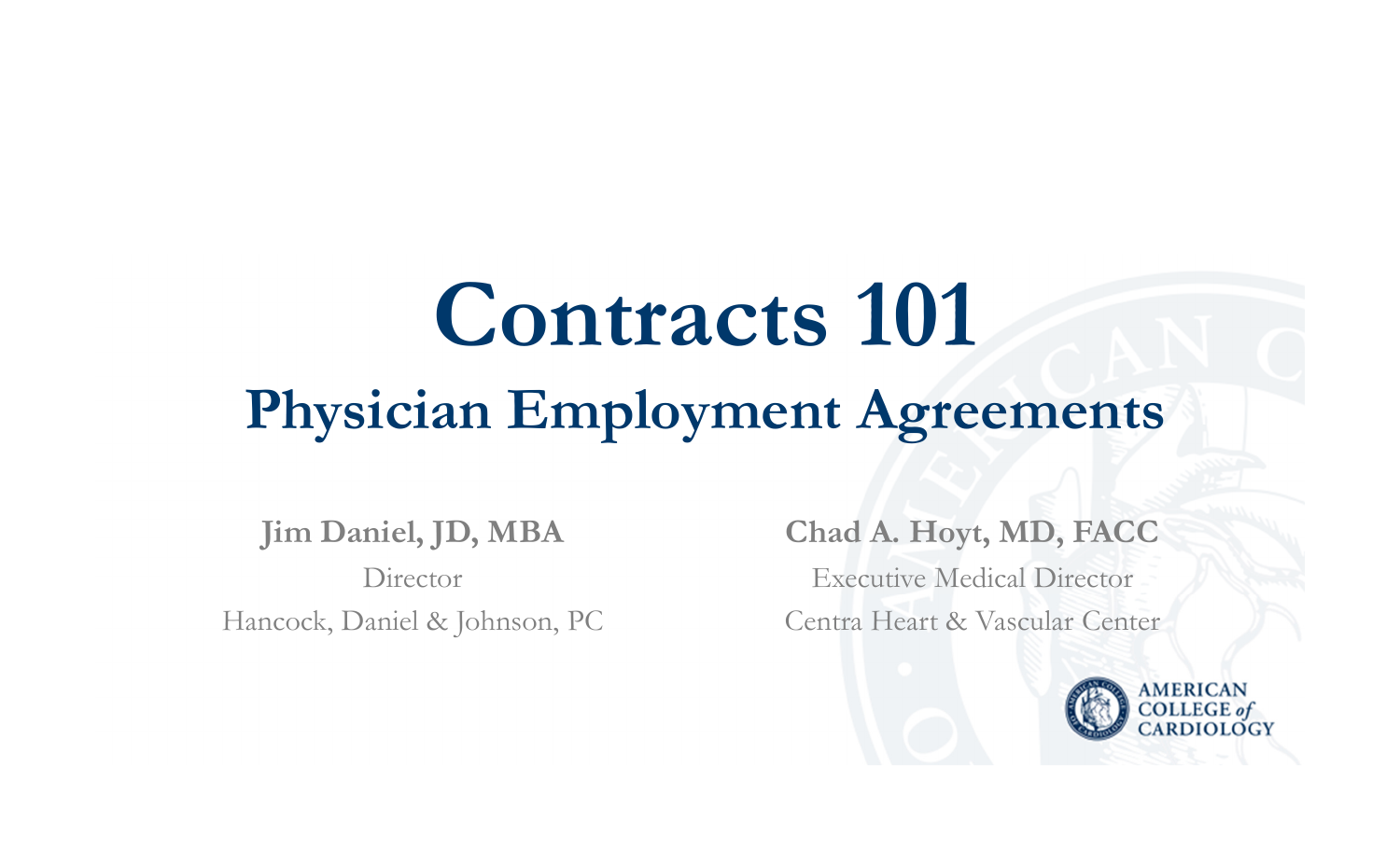# Legal Basics

- Tort Law
	- $\mathcal{L}_{\mathcal{A}}$  , and the set of the set of the set of the set of the set of the set of the set of the set of the set of the set of the set of the set of the set of the set of the set of the set of the set of the set of th  $-$  Medical Malpractice and Insurance
- $\bullet$  Contract Law
	- $\mathcal{L}_{\mathcal{A}}$  , and the set of the set of the set of the set of the set of the set of the set of the set of the set of the set of the set of the set of the set of the set of the set of the set of the set of the set of th - State versus Federal
- Fraud and Abuse
	- Paris Paris II. What to Expect

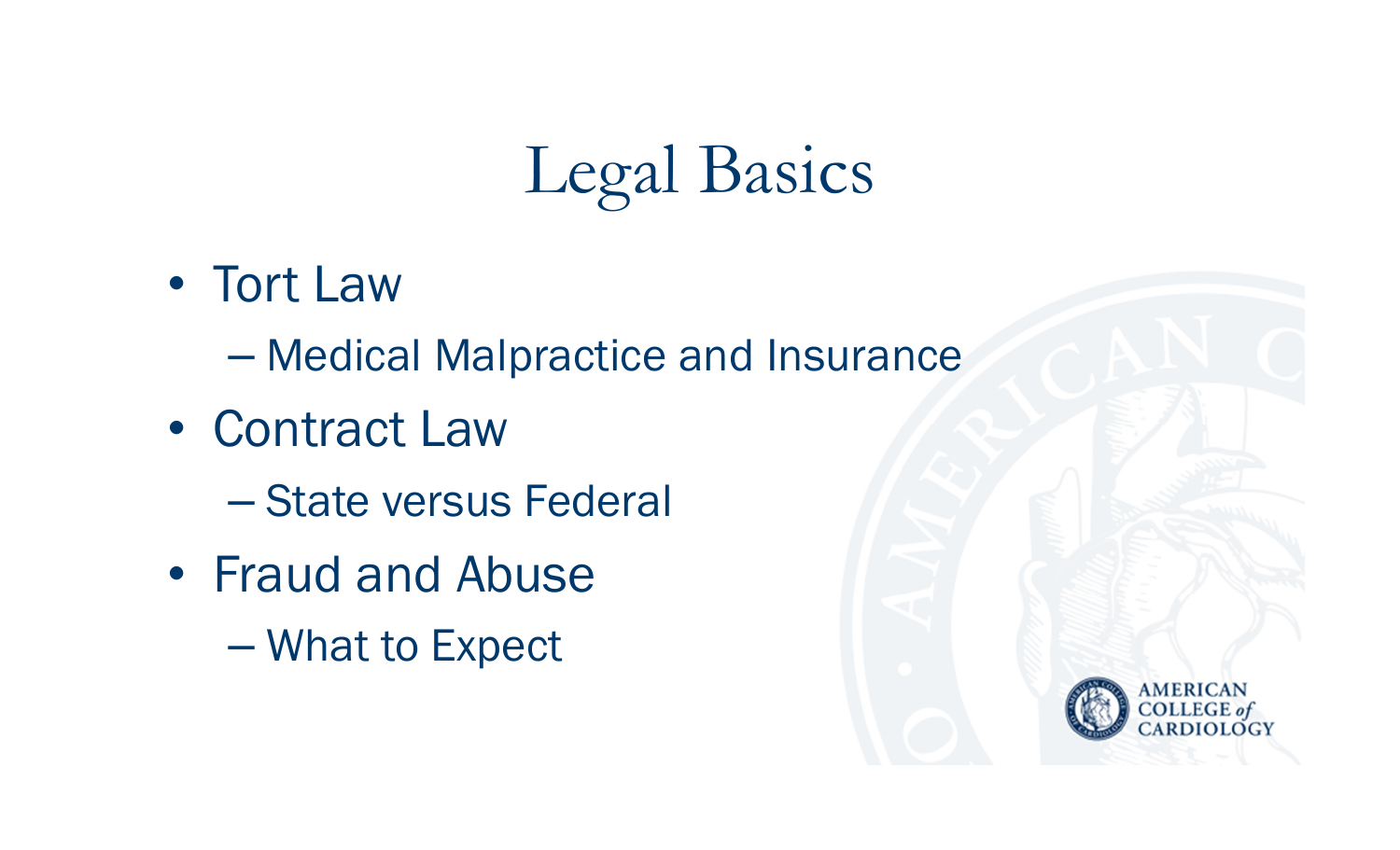## Key Laws and Regulations

#### Stark Physician Self-Referral Law

•Prohibits referrals for designated health services to an entity with which the physician has an ownership interest or compensation arrangement

#### Anti-Kickback Statut<mark>e</mark>

•Prohibits individuals or entities from knowingly offering, paying, soliciting, or receiving remuneration to induce referrals of items or services covered by Medicare or Medicaid

#### Civil Monetary Penalty: Gainsharing

•Prohibits payments to physicians, directly or indirectly, to induce a physician to reduce or limit medically necessary services to Medicare or Medicaid beneficiaries

#### Tax-Exempt Laws

•No private inurement, no excess benefit transactions with "disqualified" persons

#### False Claims Act

•Prohibits individuals to knowingly present or cause to be presented a false or fraudulent claim for payment or approval by the federal government

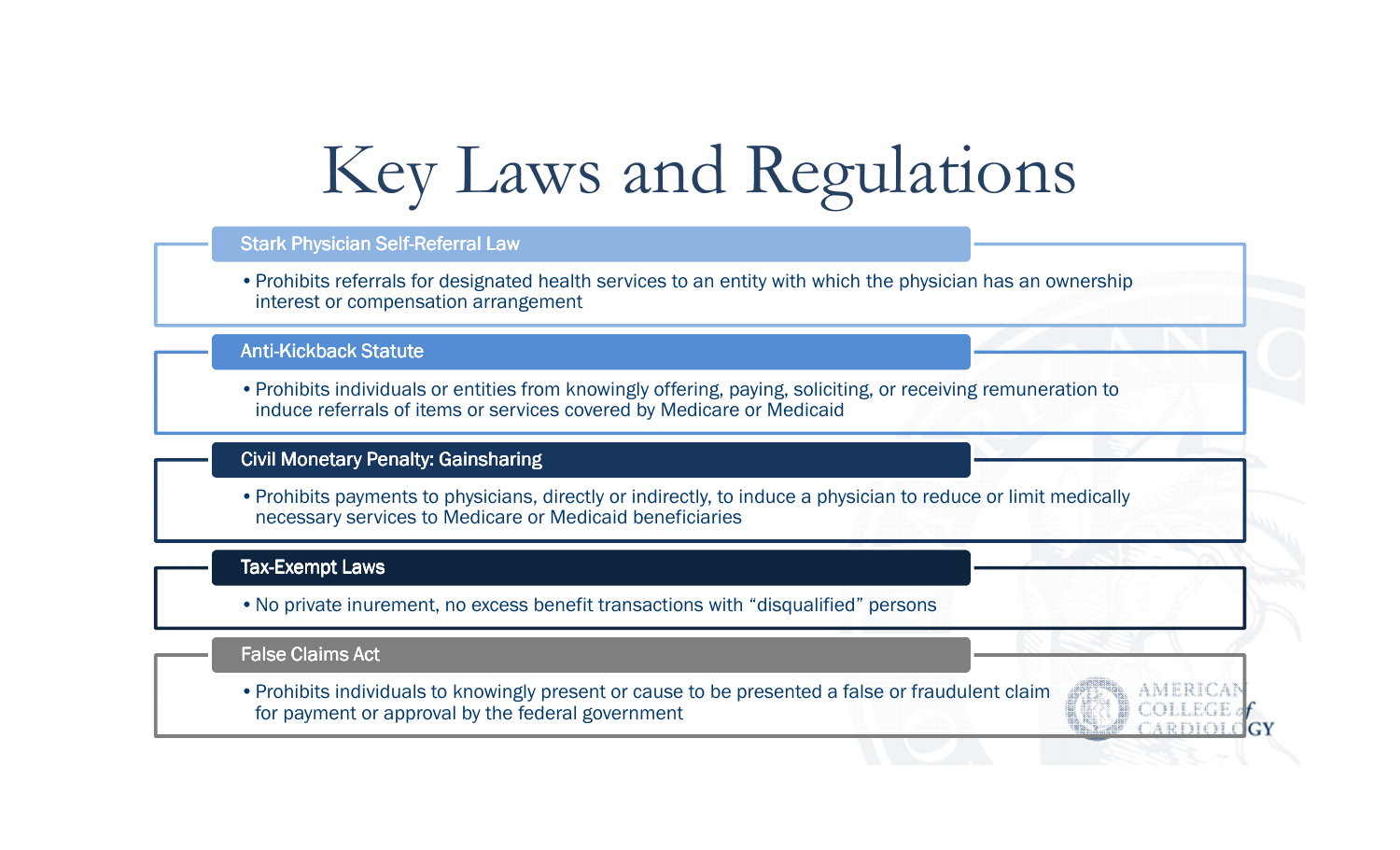### Review of Stark

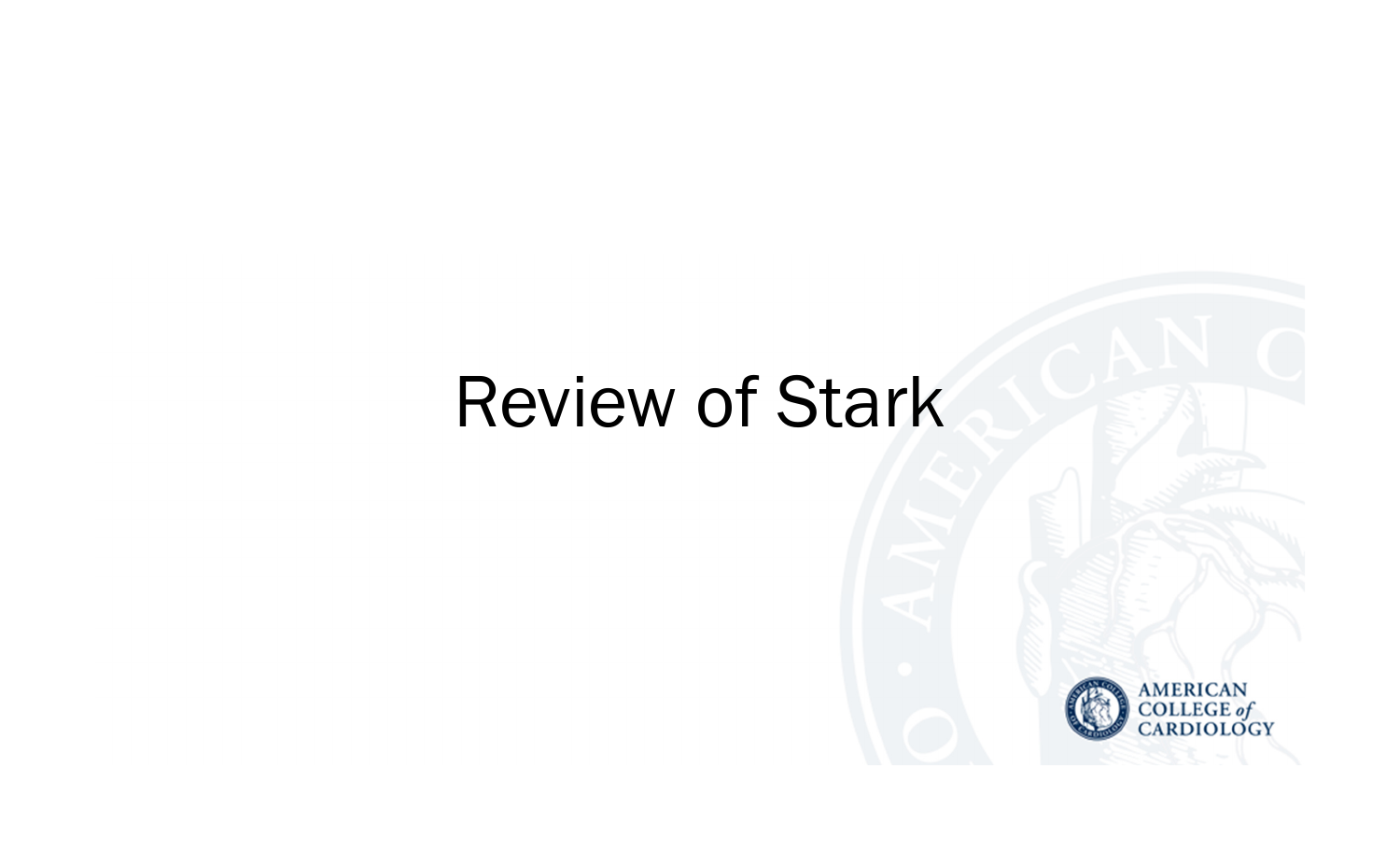### The Stark Referral Prohibition

- If a physician (or his/her immediate family member) has a financial relationship with an entity that provides designated health services ("DHS"), then:
	- The physician may not refer DHS to the entity for which<br>nayment may be made by Medicare; and payment may be made by Medicare; and
	- The entity may not bill Medicare for any DHS referred by the physician
	- Unless the financial relationship falls within an exception.

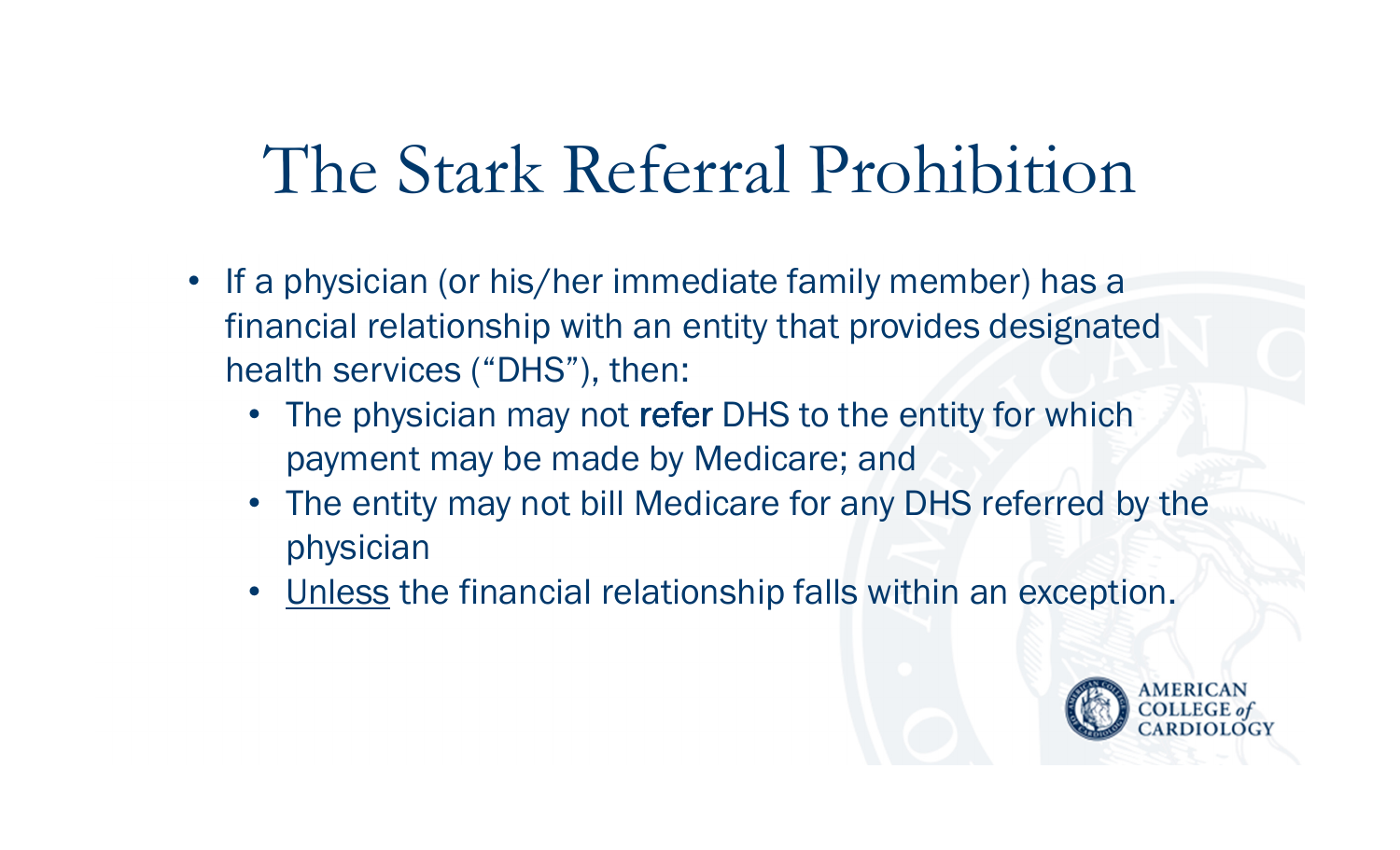# Designated Health Services

- $\bullet$  Designated Health Services ("DHS") include:
	- •Hospital inpatient and outpatient services
	- •Clinical laboratory services
	- •Physical therapy, occupational therapy and speech-pathology services
	- •Radiology services
	- $\bullet$ Radiation therapy services and supplies
	- •DME and supplies
	- $\bullet$ Parenteral and enteral nutrients/supplies
	- •Prosthetics and orthotics devices/supplies
	- $\bullet$ Home health services
	- $\bullet$ Outpatient prescription drugs

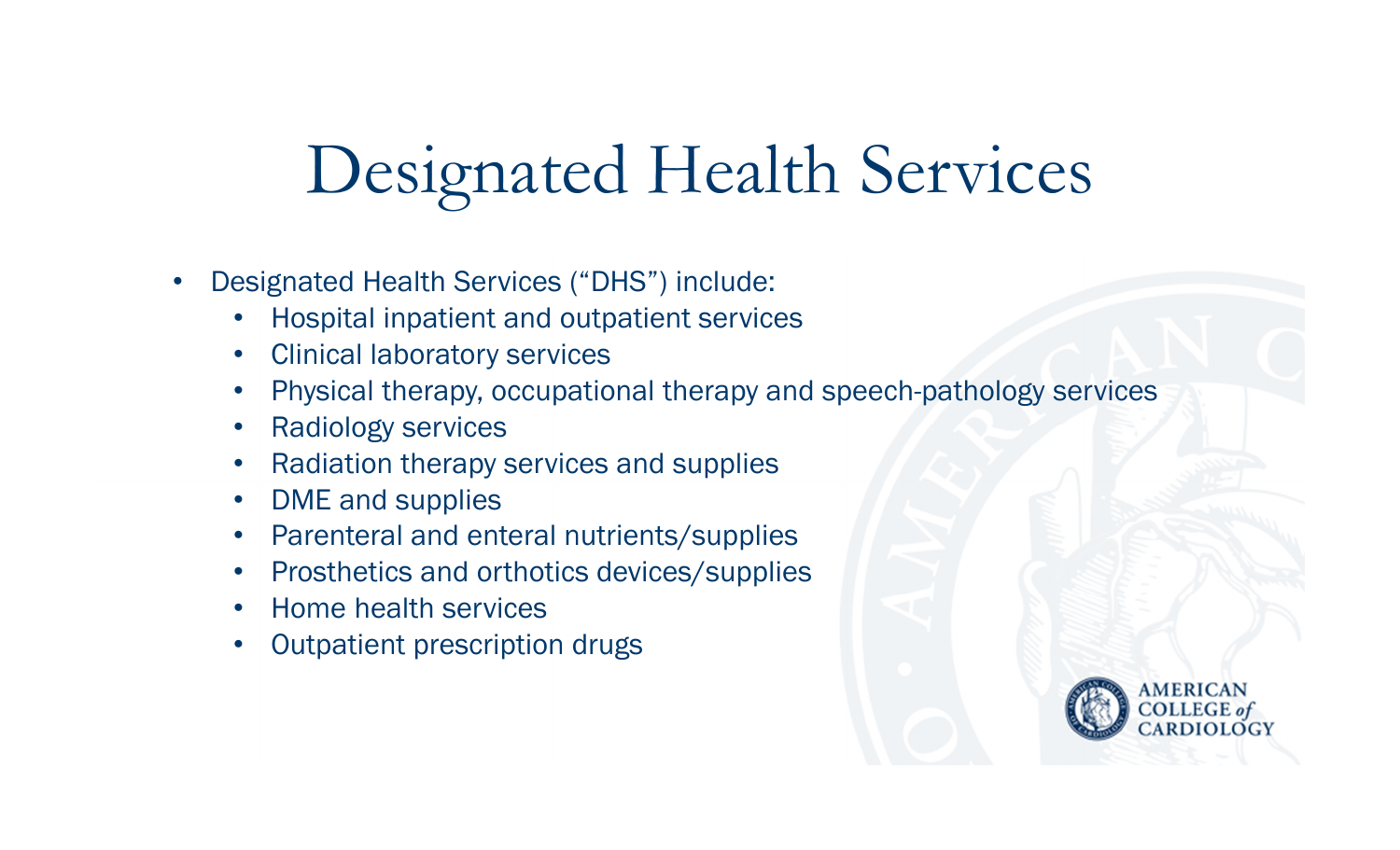### Definition of Referral

- • Under Stark, "referral" is defined as "the request by a physician for, or ordering of, or the certifying or recertifying of the need for, any designated health services ... but not including any designated health services personally performed or provided by the referring physician.
- •Definition of "referral" only includes the referral of DHS.

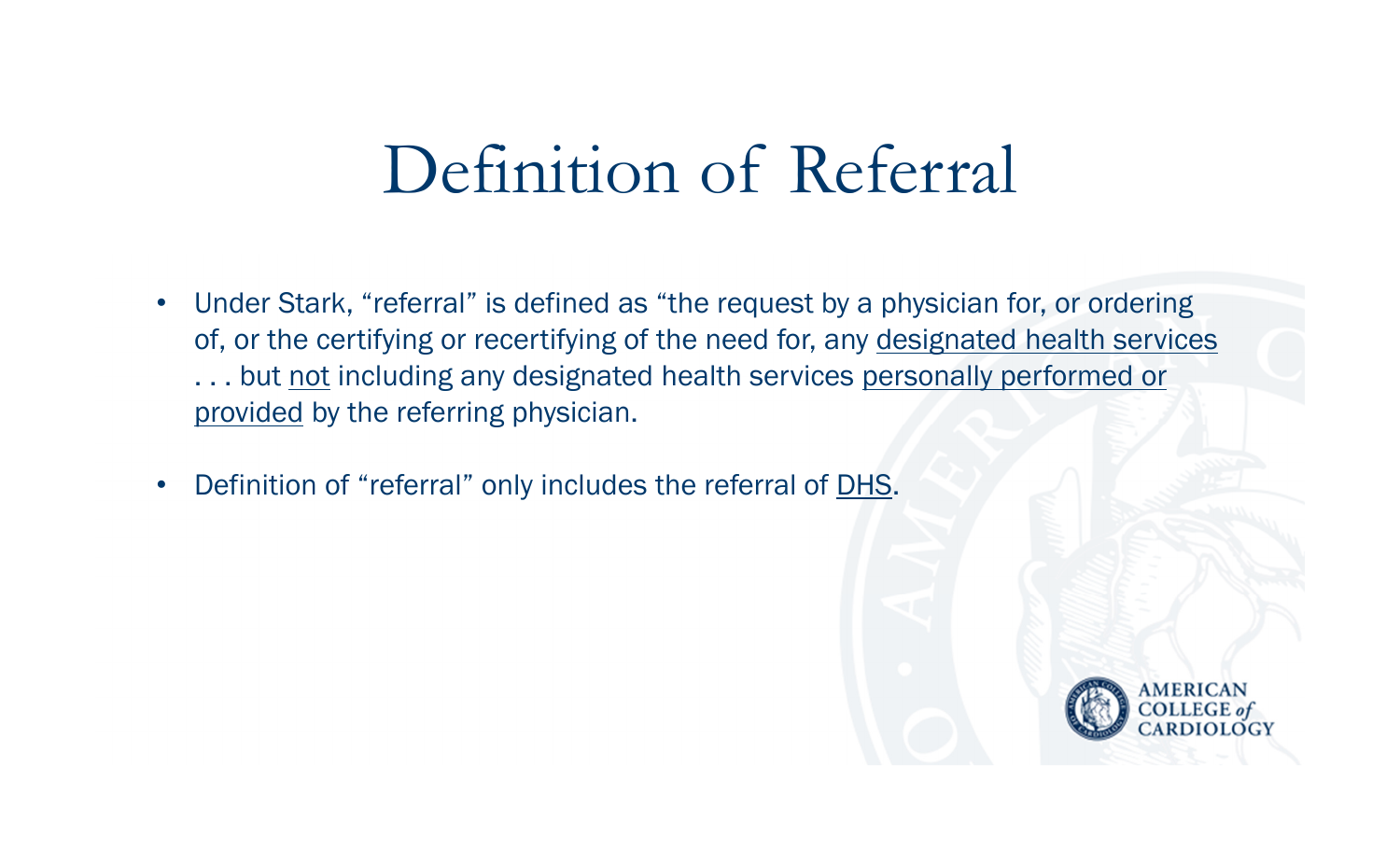- $\bullet$  Frequently Used Exceptions in Cardiology
	- $\bullet$ Employment
	- Personal Services Arrangements
	- •In-Office Ancillary Services
- • Common Elements:
	- $\bullet$ FMV
	- $\bullet$ **CR**
	- Volume or value restriction •

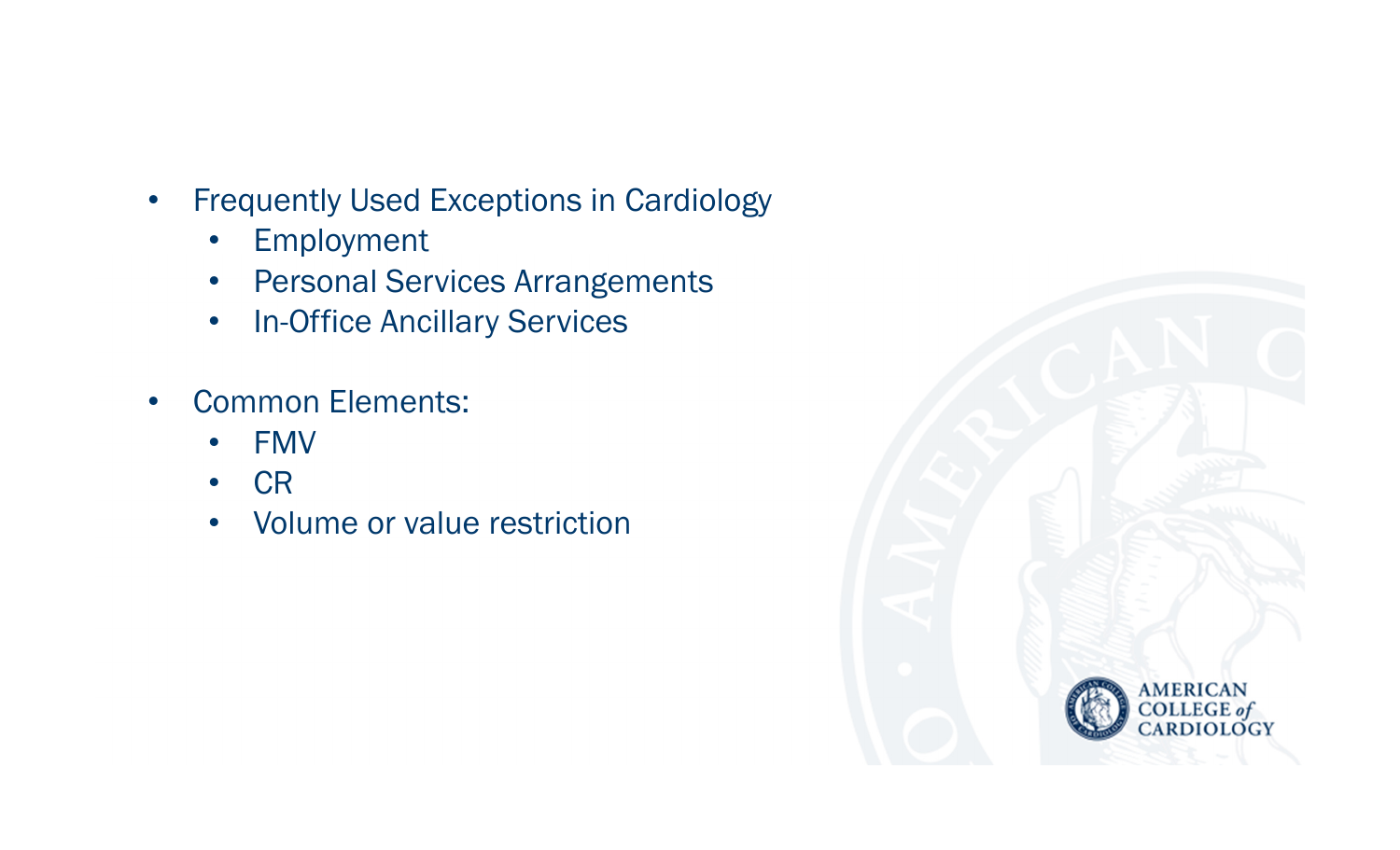### What is FMV?

- • All services exceptions require that compensation be fair market value ("FMV").
- Stark defines FMV as "the value in arm's length transactions, consistent with the general market value."
- • For services agreements, it means "the compensation that would be included in a services agreement as the result of bona fide bargaining between well-informed parties to the agreement who are not otherwise in a position to generate business for the other party."

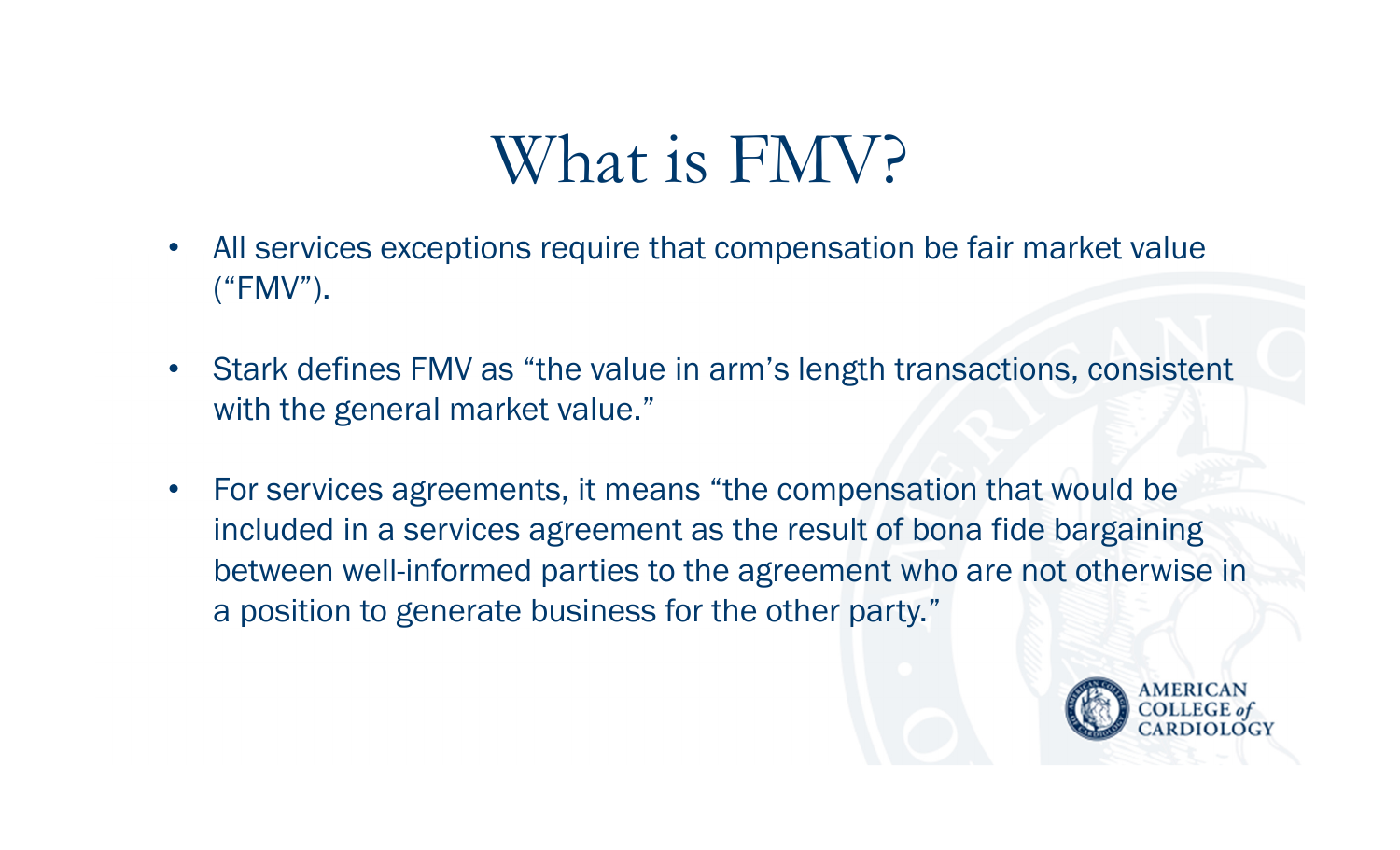#### What is CR?

- • Many services exceptions under Stark require that payment be commercially reasonable ("CR") even if no referrals were made between the parties.
- • Commercial reasonableness looks to the reasonableness of the business arrangement in general.
- • An arrangement is commercially reasonable if the agreement is "a sensible, prudent business agreement, from the perspective of the particular parties involved, even in the absence of referrals."

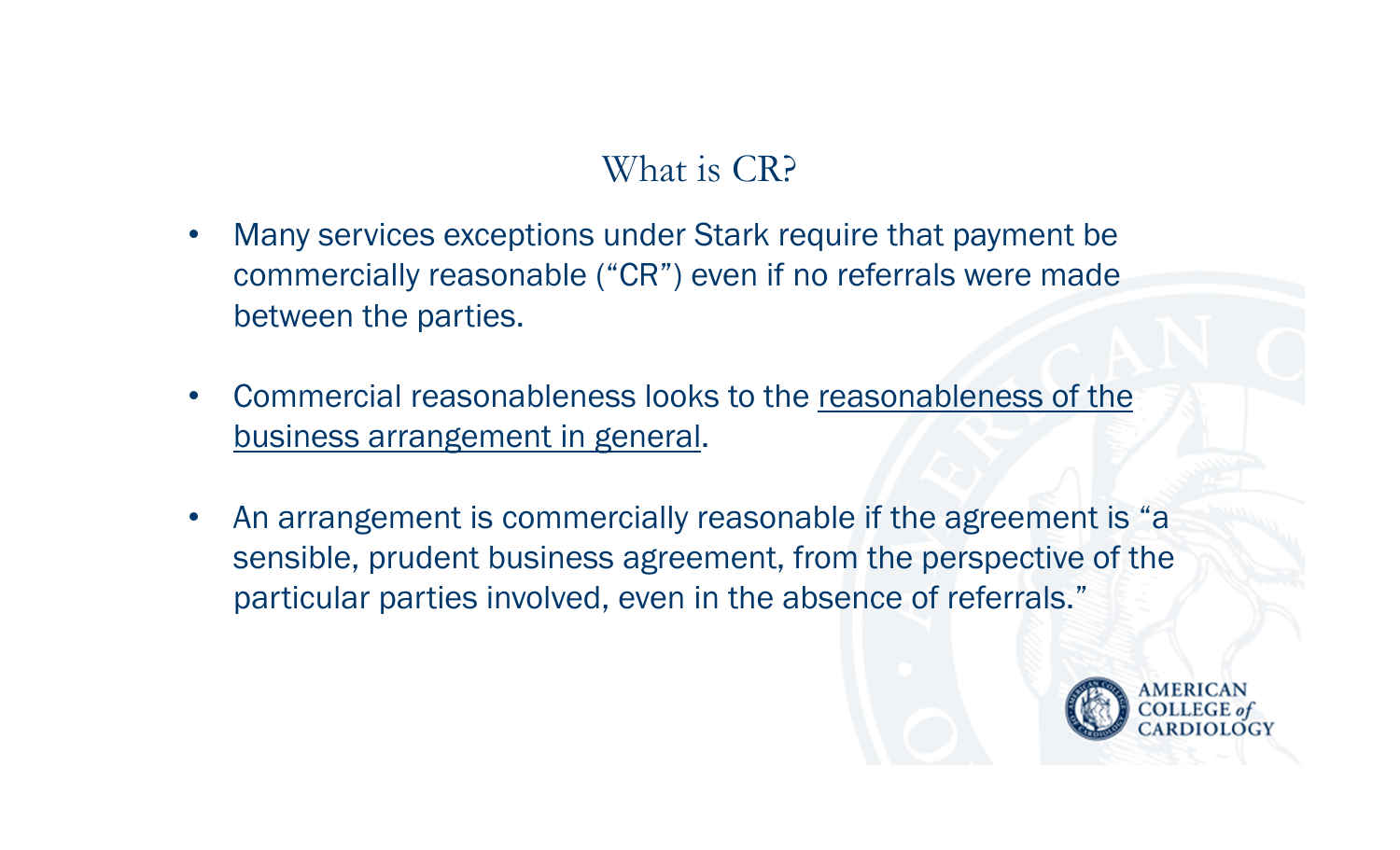|                                               | <b>Bona Fide Employment</b> | <b>Personal Service</b><br><b>Arrangements</b> | <b>In-Office Ancillary</b><br><b>Services</b> |  |
|-----------------------------------------------|-----------------------------|------------------------------------------------|-----------------------------------------------|--|
| FMV?                                          | <b>Yes</b>                  | <b>Yes</b>                                     | <b>No</b>                                     |  |
| Set In Advance?                               | <b>No</b>                   | <b>Yes</b>                                     | <b>No</b>                                     |  |
| <b>Volume or Value</b><br><b>Restriction?</b> | <b>Yes</b>                  | <b>Yes</b>                                     | <b>No</b>                                     |  |
| <b>Business Otherwise</b><br>Generated?       | <b>No</b>                   | <b>Yes</b>                                     | <b>No</b>                                     |  |
| Writing?                                      | <b>No</b>                   | <b>Yes</b>                                     | <b>No</b>                                     |  |
| Commercially<br>Reasonable?                   | <b>Yes</b>                  | <b>Yes</b>                                     | <b>No</b>                                     |  |

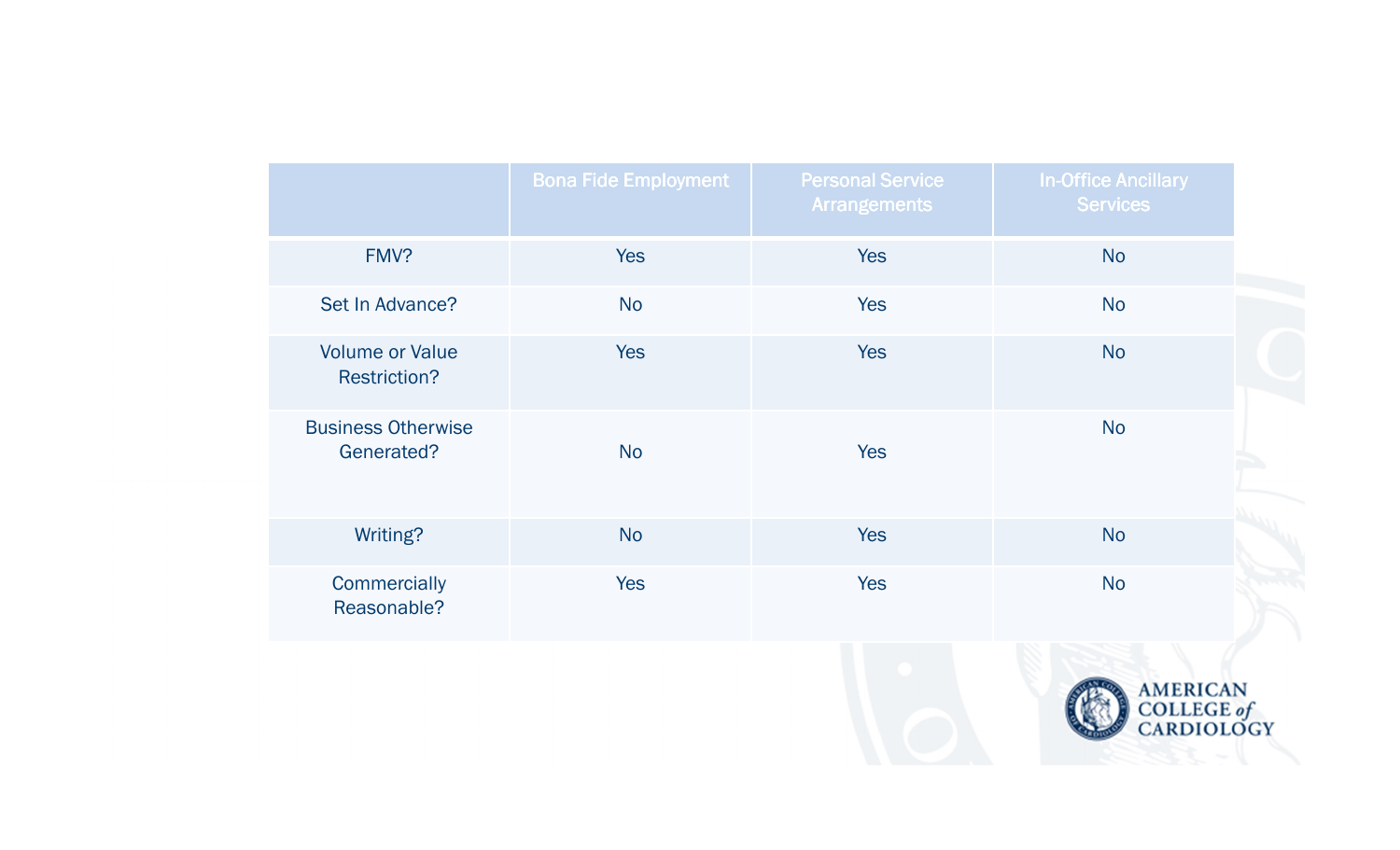# Employment Exception

- •Employment is for identifiable services.
- • Amount of remuneration is:
	- •(i) consistent with FMV; and
	- • (ii) is not determined in a manner that takes into account the volume or value of any referrals by the referring physician.
- $\bullet$ Remuneration is provided under an arrangement that would be CR even if no referrals were made to the employer.
- $\bullet$  Expressly permits payment of remuneration in the form of a bonus based on services performed personally by the physician.

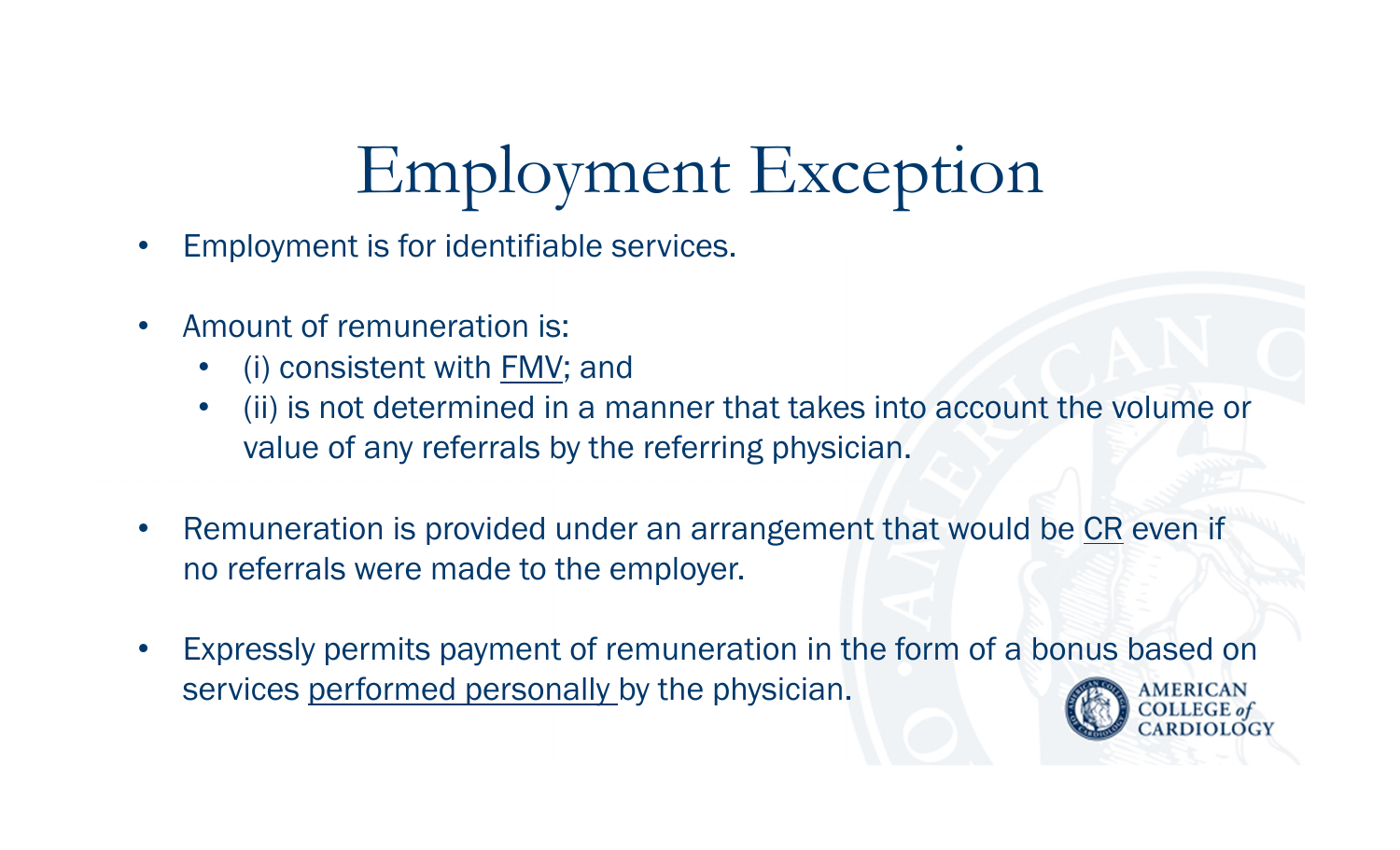## Personal Services Exception

- •Arrangement must be set out in writing;
- •Arrangement covers all services to be furnished by the physician;
- • Aggregate services covered by the arrangement do not exceed those that are reasonable and necessary for the legitimate business purposes of the arrangement;
- $\bullet$ The duration of the arrangement is at least 1 year;
- • Compensation is set in advance, FMV, and not determined in a manner that takes into account the volume or value of any referrals or other business generated between the parties.

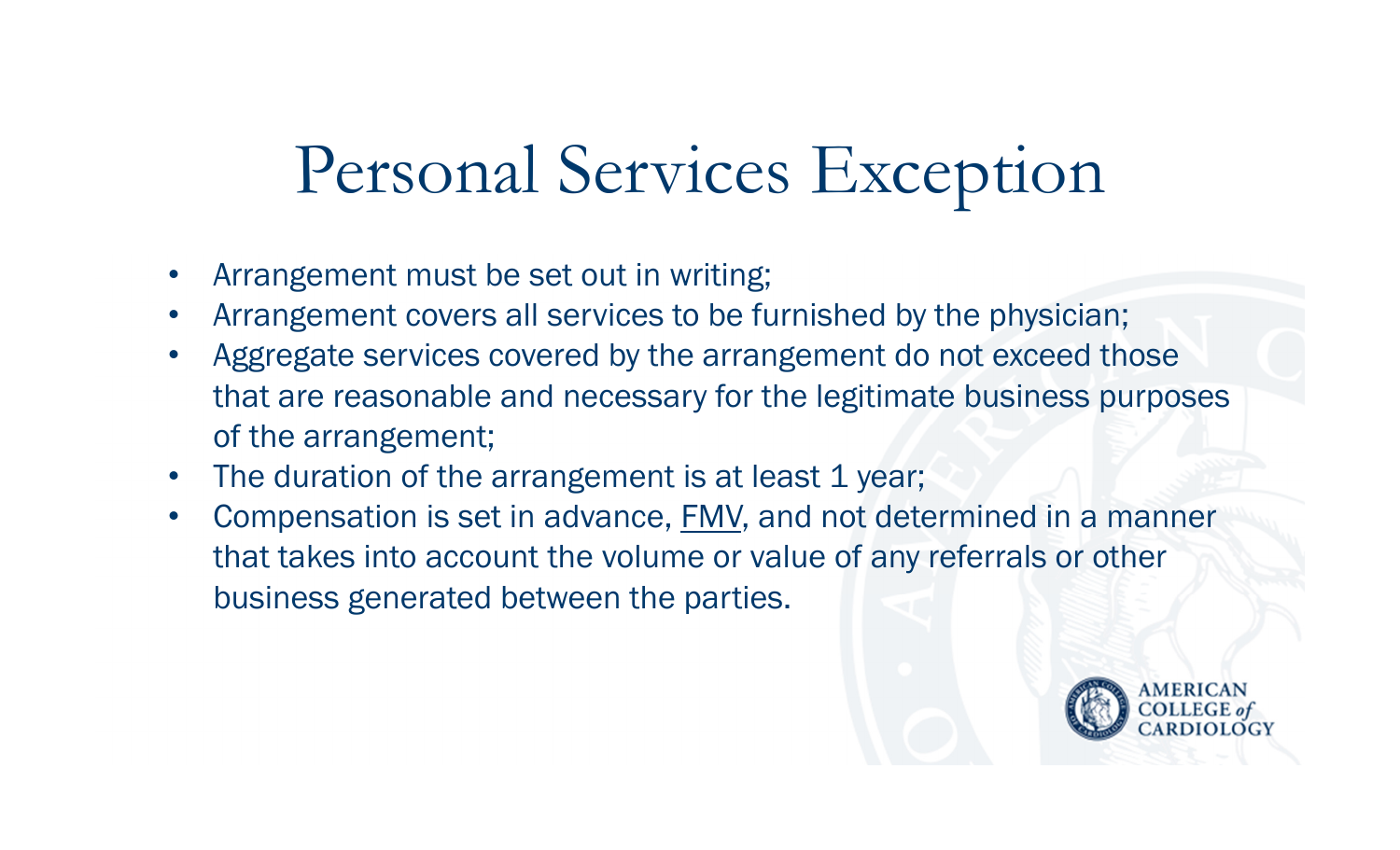# Group Practice

- $\bullet$  Profit sharing and productivity bonuses:
	- $\bullet$  Overall profits:
		- • Physician in GP may be paid share of overall profits, provided that the share is not determined in any manner that is directly related to the volume or value of referrals of DHS by the physician.
	- $\bullet$  Productivity bonus:
		- • Physician in GP may be paid a productivity bonus based on services he/she personally performs, or services "incident to" such personally performed services, or both, provided that the bonus is not determined in any manner that is directly related to the volume or value of referrals of DHS by the physician.

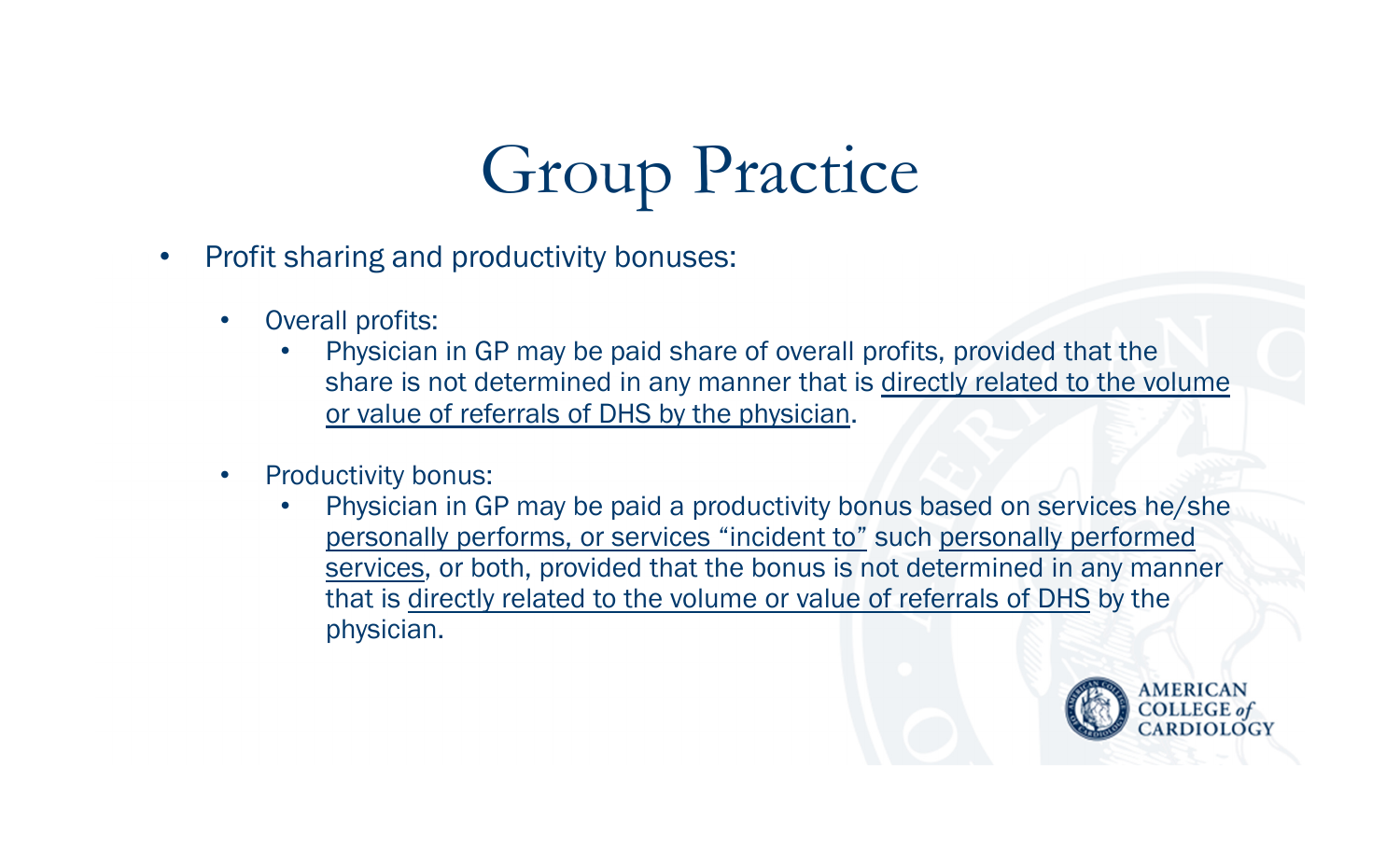### In-Office Ancillary Services

• Permits physician to provide certain services (e.g., lab tests, X-rays, physical therapy) that are ancillary to the physician's care.

#### $\bullet$ Must be part of a "group practice."

- •Single legal entity
- Each physician in GP to furnish "full range of care" that physician routinely furnishes through GP•
- At least 75% of patient care services rendered by GP members furnished through GP and billed •by GP
- GP members must personally perform at least 75% of physician-patient encounters•
- Overhead expenses and income must be distributed according to methods determined before  $\bullet$ receipt of payment resulting in overhead income

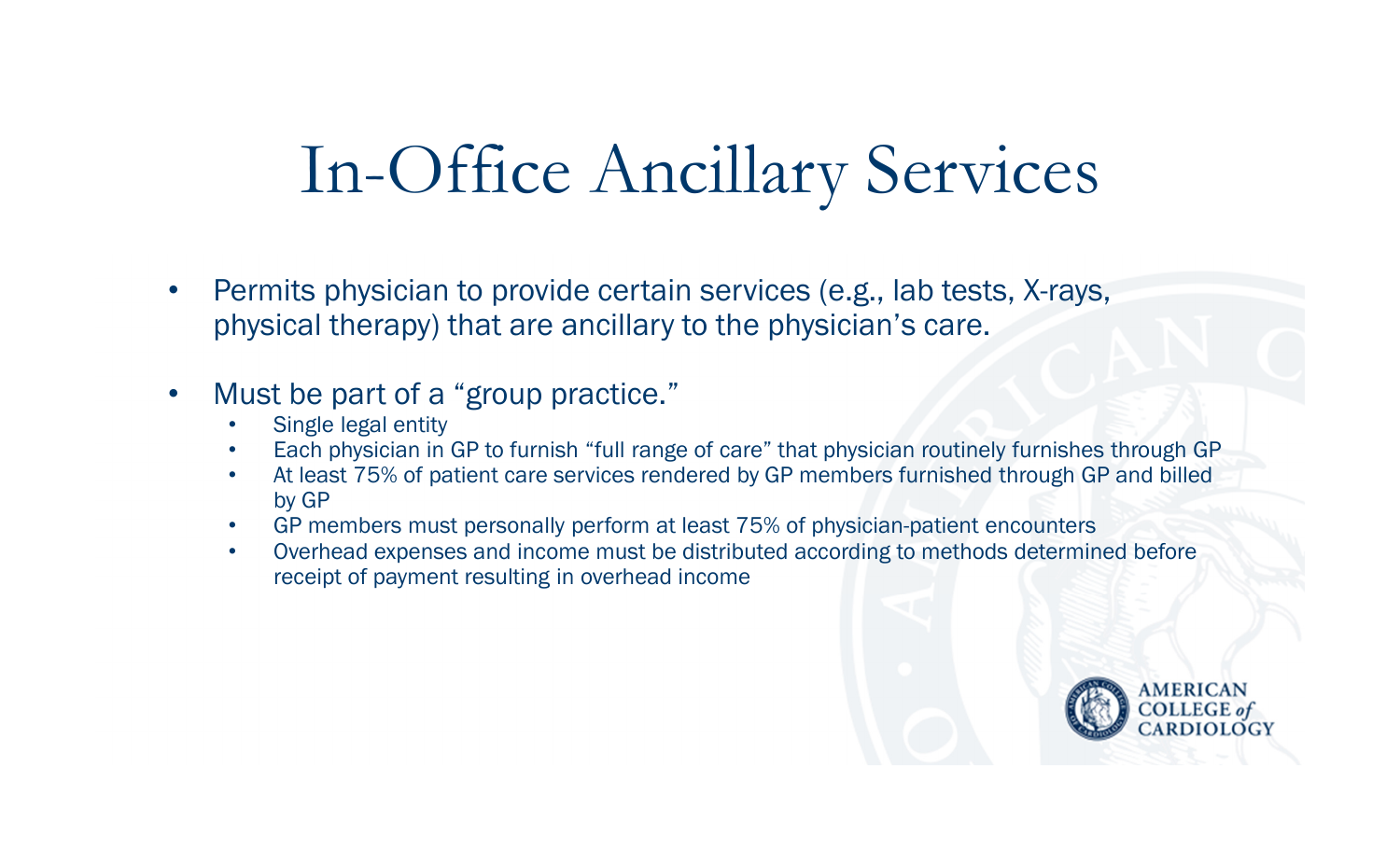### In-Office Ancillary Services

- • Must be a group practice (continued)
	- $\bullet$  Unified business:
		- •Centralized decision making body
		- Body to effect control over GP's assets, liabilities, budgets, •compensation
		- Consolidated billing, accounting and financial reporting•
	- Overall profits from DHS distributed to members of GP or GP component  $\bullet$ of at least 5 physicians in manner not directly related to volume or value of referrals. Safe harbors:
		- •Per capita;
		- •Based on distribution of non-DHS revenues; or
		- $\bullet$ Less than 5% of GP revenue and each physician's total compensation

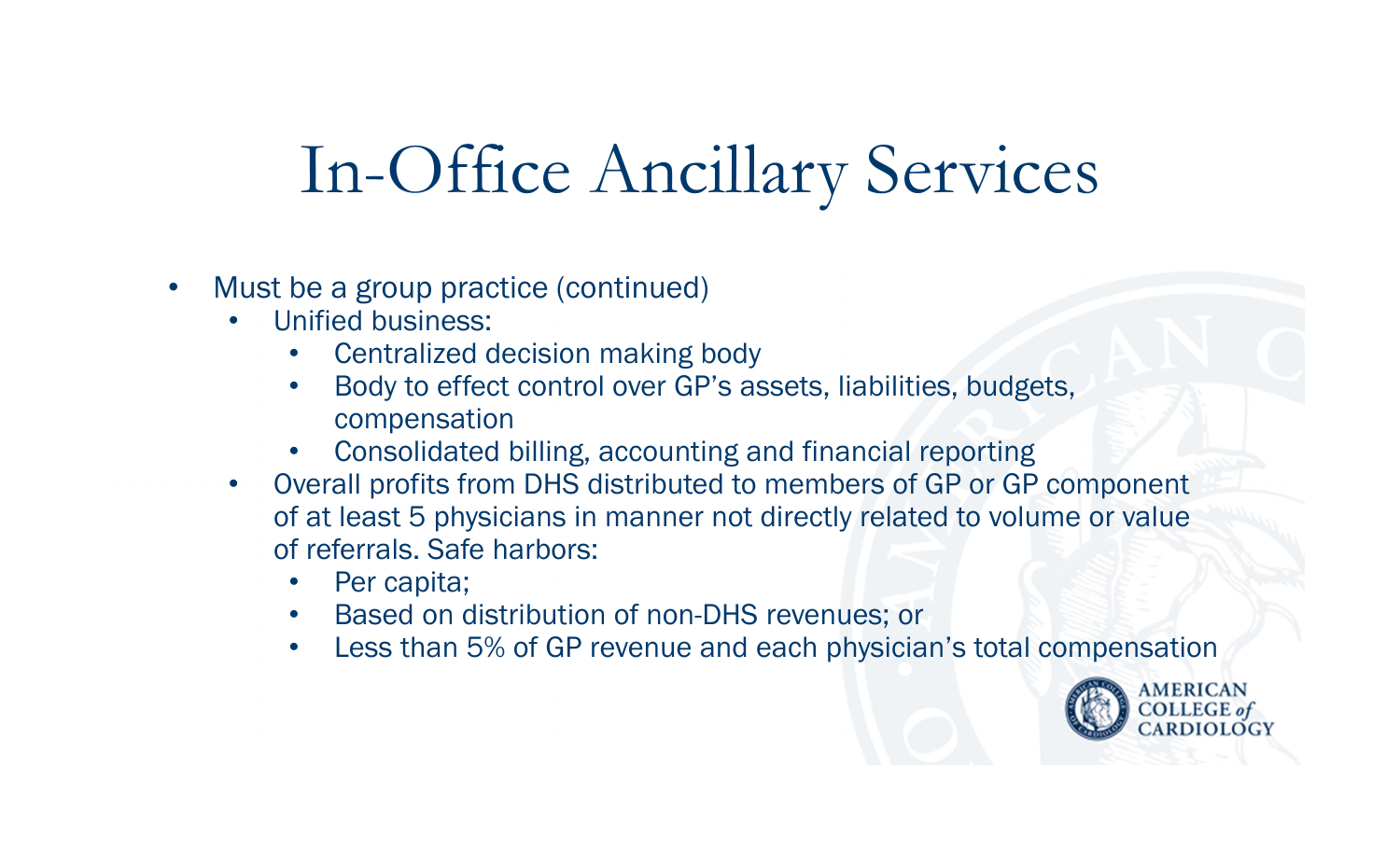#### Group Practice vs. EmploymentComparing the Stark Law Requirements

#### Stark Definition of a "Group Practice"

- • Qualifying as a Group Practice
	- Single legal entity
	- Minimum of two physicians
	- Full range of services
	- Substantially all services test
	- Distribution of income and expenses
	- Unified business test
	- Compensation test (volume/value of referrals)
	- Patient encounters test
- • Profit Sharing & Productivity Bonuses
	- Physicians in group practice may be paid share of overall profits of group
	- Physicians in group practice may be paid productivity bonus based on services personally performed, or services "incident to" personally performed services, or both
	- REQUIREMENT FOR BOTH: profit sharing amounts and bonuses may not be determined in manner directly related to the volume or value of referrals of DHS by the physician

#### Stark Bona Fide Employment Relationship Exception

- •Employment must be for identifiable services
- •Fair market value compensation
- $\bullet$  Compensation does not vary with the volume or value of referrals
- • Compensation is commercially reasonable even if no referrals made to employer
- • Productivity bonus permitted, but may include only DHS that physician personally performs
- • May mandate referrals to particular providers, often the employer, if:
	- –Compensation set in advance
	- –Written agreement signed by the parties
	- – Exceptions for patient preference, insurance coverage, or best interests of the patient
	- –Referrals limited to services within scope of agreement

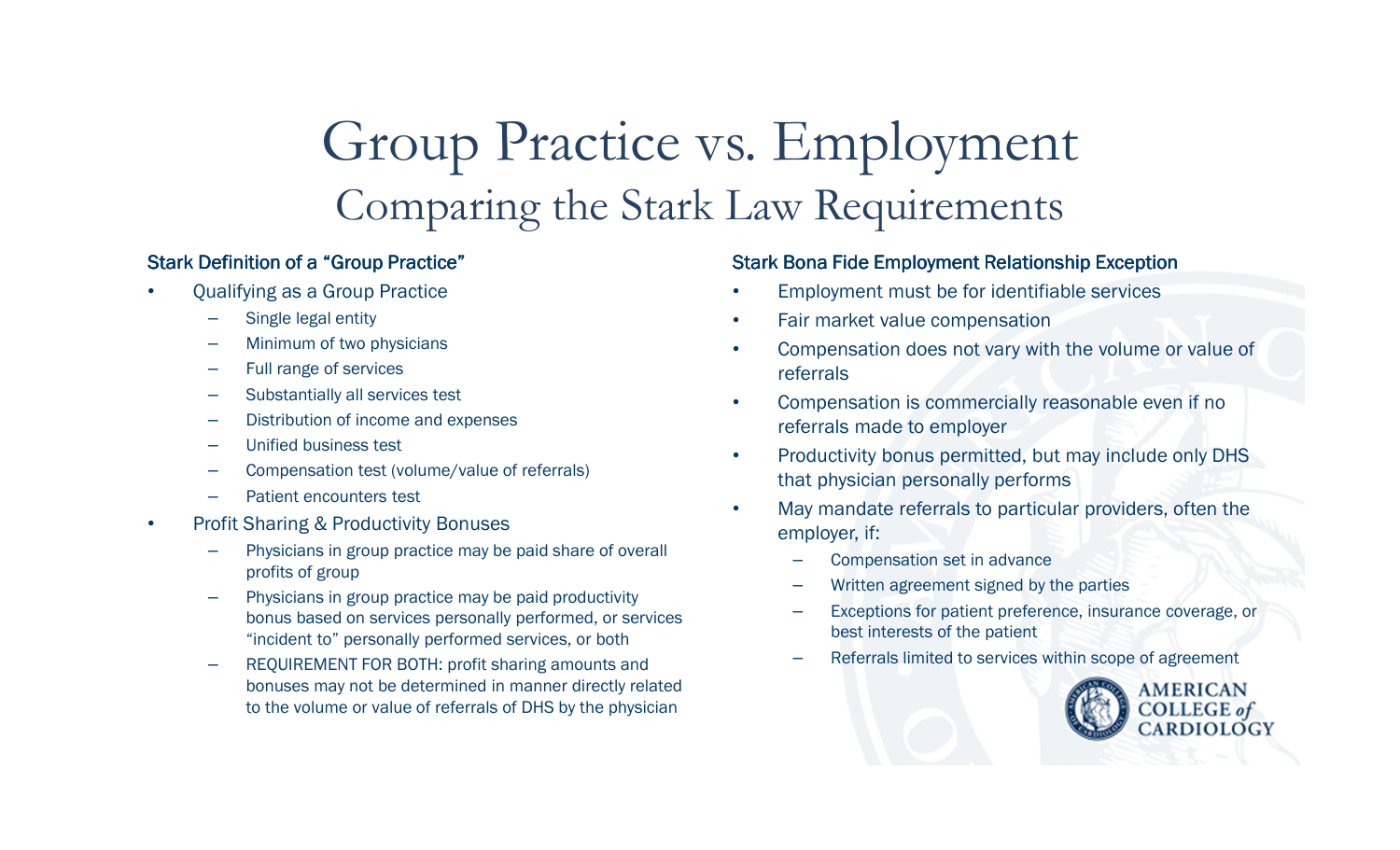#### Key Contract TermsTerm and Termination

- •Term of the Contract – Commencement Date vs. Contract Date
- $\bullet$  Termination Without Cause
	- Expect contracts to include termination without cause provisions, which either the •physician or the practice may invoke
	- Generally requires giving 30-60 days' written notice $\bullet$
	- Consider how provision impacts other key contract terms (e.g., tail insurance, •restrictive covenants, compensation)
- • Termination "For Cause"
	- $\bullet$  Typically for reasons enumerated in the contract (e.g., adverse licensure and medical staff actions, indictment for certain crimes, use of drugs, cancellation of malpractice coverage
	- Beware of "catch-all language" •
	- $\bullet$ Secure a "cure period" to remedy

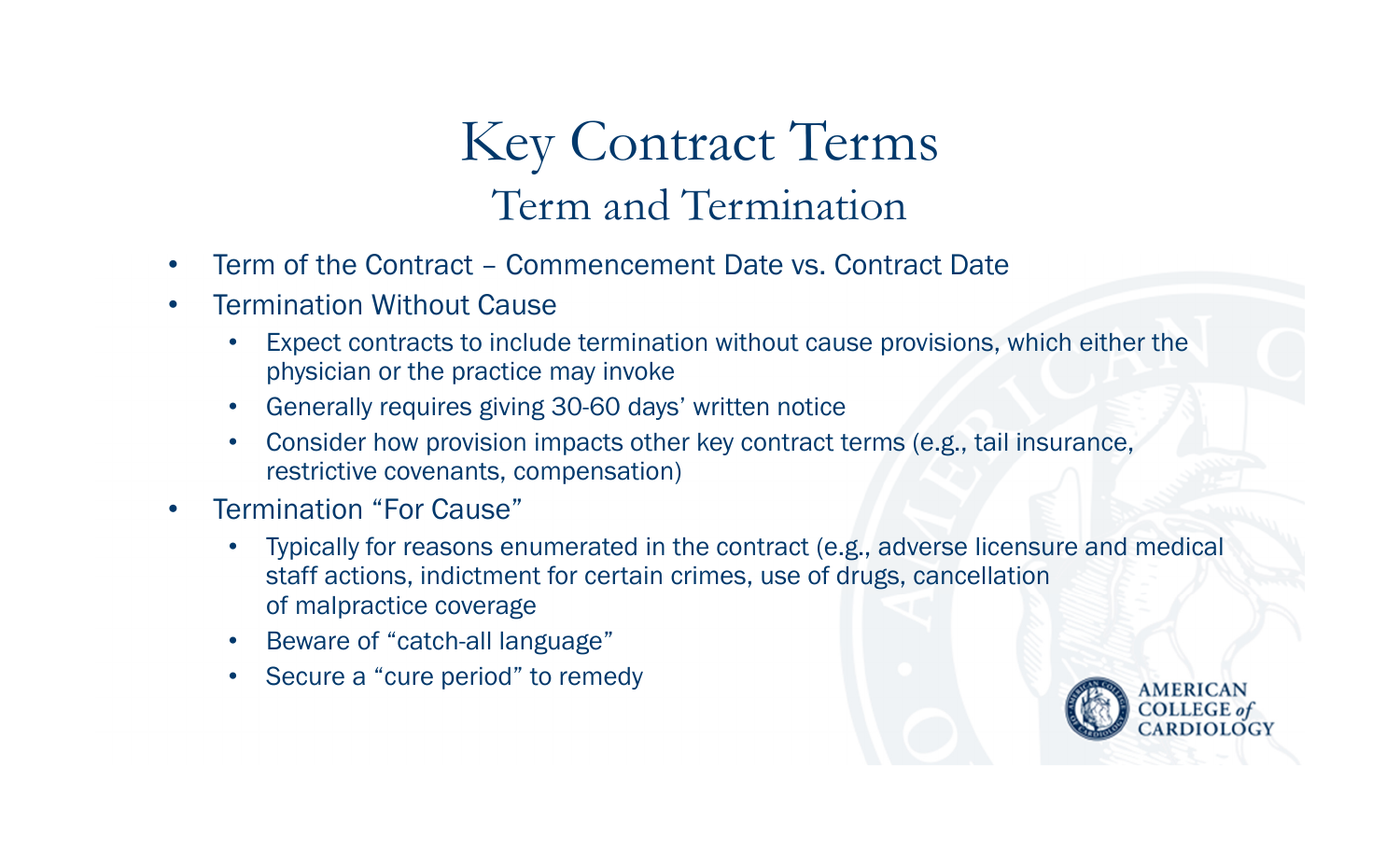#### Key Contract TermsCovenants Not to Compete

- • Imposes time-based and geographic limitations on a physician's ability to compete with the practice after termination of the agreement
- •Assess state law to determine if restriction is enforceable
- • Geographic area varies by specialty (how specialized) and population density
	- $\bullet$ 20 mile radius of any office location of the employer is common
- • Duration of restriction
	- •2 years common in many states
- •Scope of prohibited activity
- •Injunctive relief and liquidated damages

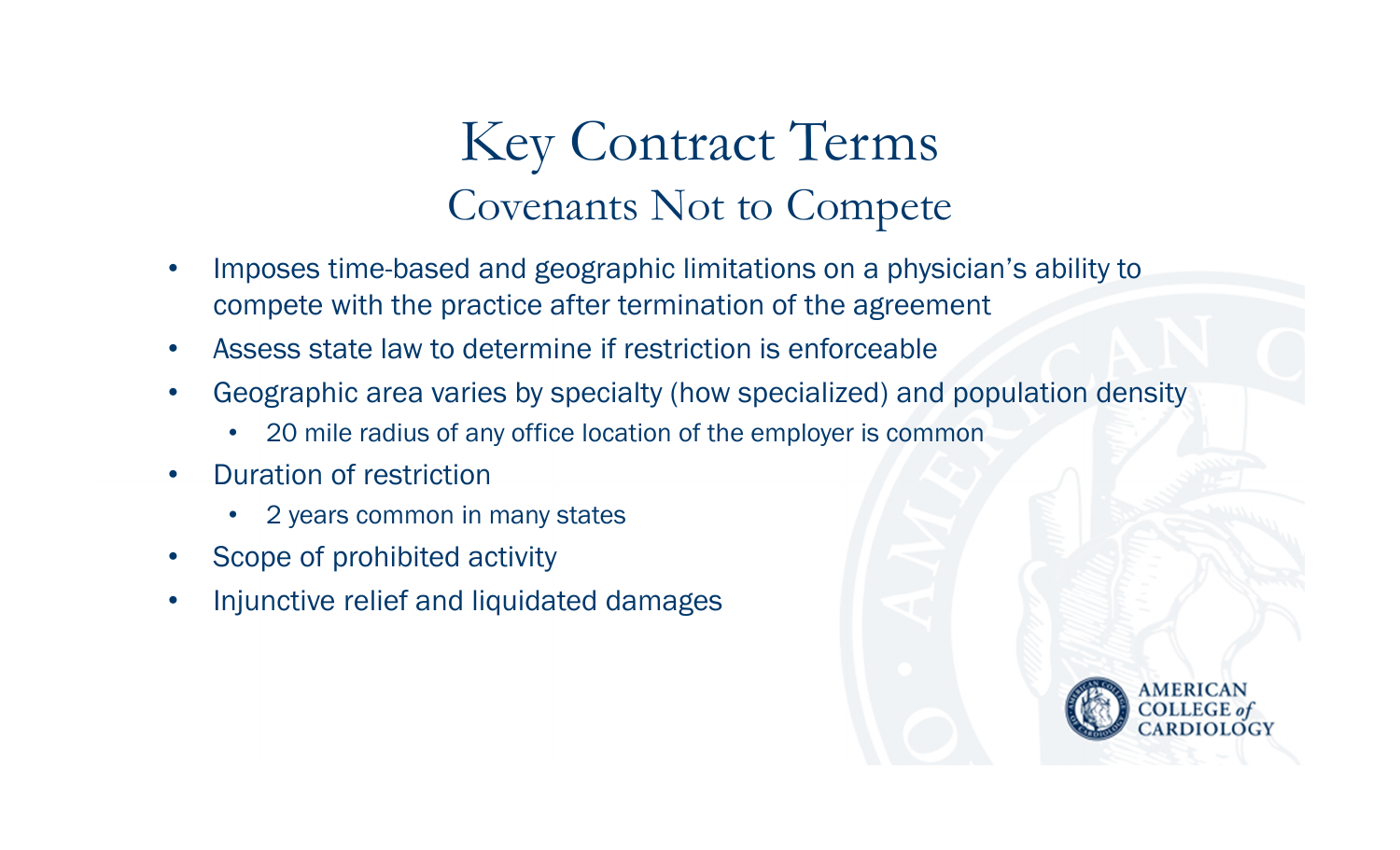# Negotiation Process

- $\bullet$  Allow adequate time
	- $\bullet$ Initial transactions often take 12-24 months to negotiate
	- •Contractual resets need a MINIMUM of 6 months
	- $\bullet$ Compressed timeframes lead to bad outcomes
- $\bullet$  Empower a subset of the whole group
	- $\bullet$ Can't have every physician negotiating separately
- •Focus on how the partnership will improve the product
- $\bullet$ Money is important, but not the only focus

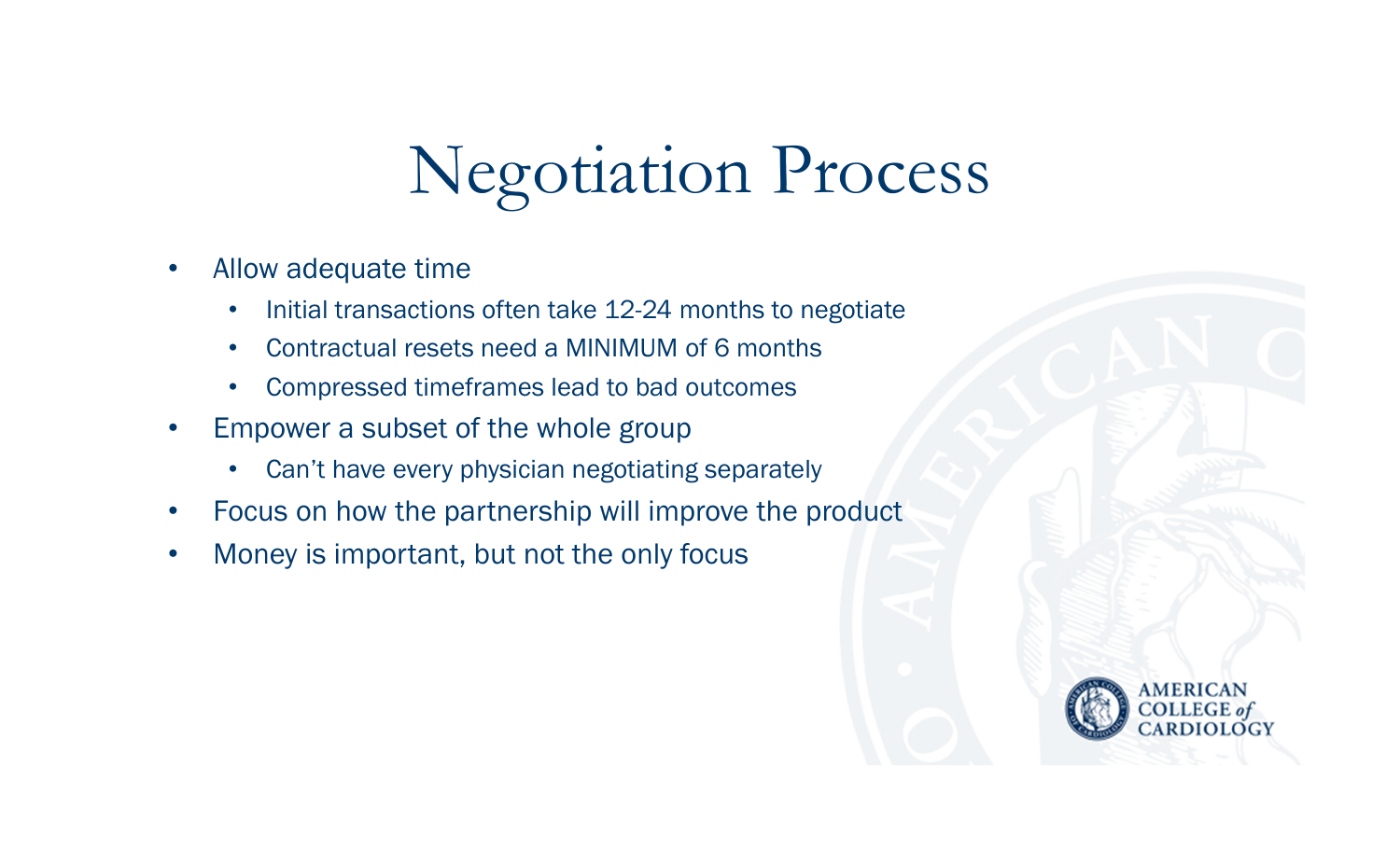### Physician Compensation Models

#### Fixed Salary*Physician receives a guaranteed "fixed" salary*RVU/Production-Based *Compensation tied to amount of work performed*Net Income/Production-Based *Compensation tied to profitability of practice*Net Collections/Production-Based **Hybrids** *Salary guarantee with*

*Compensation tied to revenue of practice*

 *incentives; recalculating RVUs; adding in overhead*

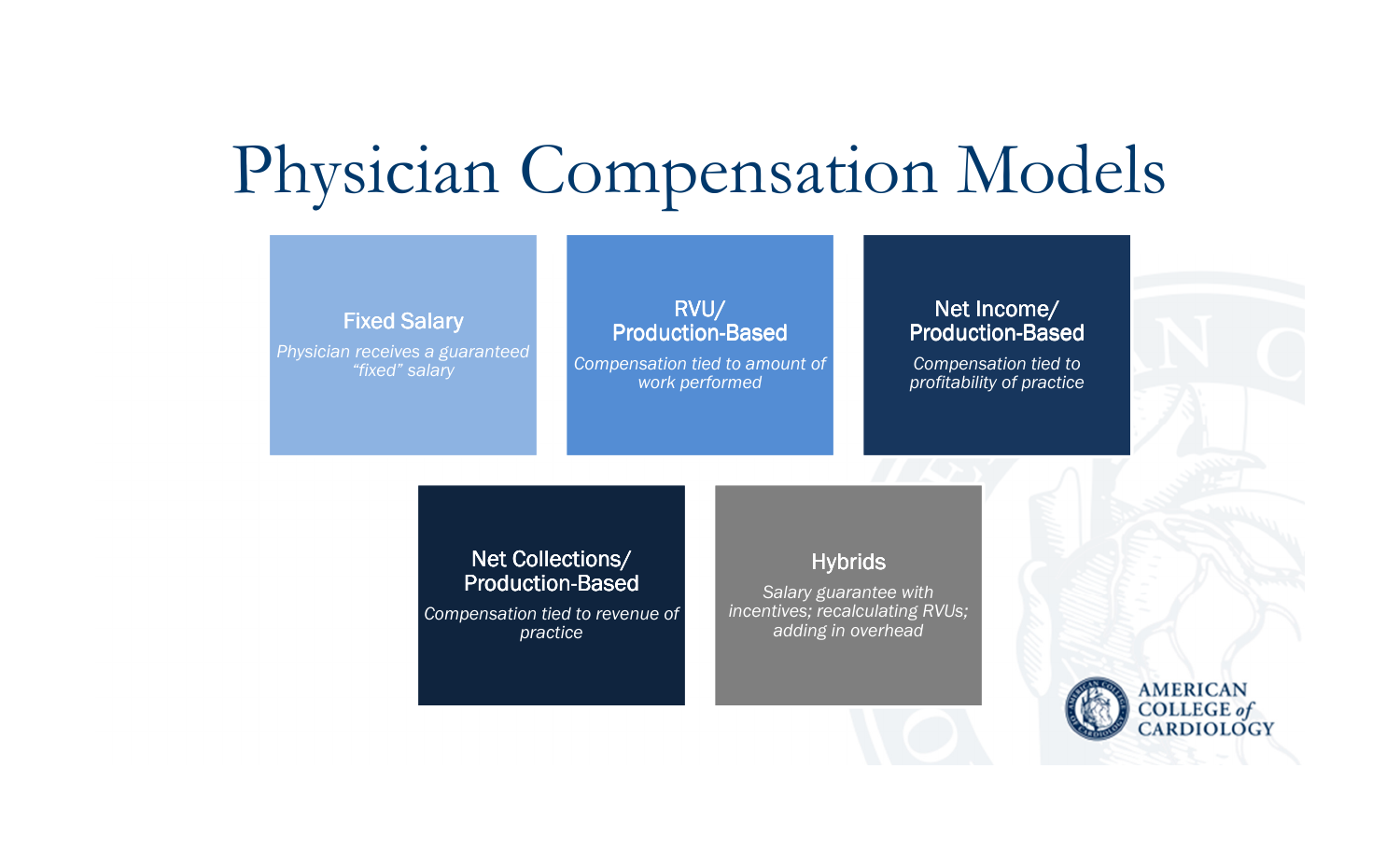# Non-Clinical Comp Definitions

| <b>PHYSICIAN NON-CLINICAL</b><br><b>COMPENSATION DETAILS</b>  | <b>INSTRUCTIONS</b>                                                                                                                                                                                                                                            |  |
|---------------------------------------------------------------|----------------------------------------------------------------------------------------------------------------------------------------------------------------------------------------------------------------------------------------------------------------|--|
| <b>Leadership Positions</b>                                   | Include only payments not at risk for performance, such as time or<br>stipend based chair positions and administrative leadership positions<br>(CMO, CMIO, CVSL Director, etc.). NOTE: Do not include medical<br>directorships here; they go in the box below. |  |
| <b>Medical Directorships</b>                                  | Include only payments not at risk for performance, such as time<br>or stipend based directorships (cardiac rehab, cath lab, EP lab,<br>non-invasive imaging, etc.).                                                                                            |  |
| <b>Call Coverage</b>                                          | Call pay for STEMI, general, outside facilities, etc.                                                                                                                                                                                                          |  |
| Hospital/Health System Incentive<br>Compensation              | Include non-production performance (at risk) payments for<br>improvements to quality, serivce and cost, co-management incentives,<br>VBP, gain sharing, administrative incentives, etc. Please also provide the<br>total payment available in Column C.        |  |
| Commerical (non-governmental)<br>Payer Incentive Compensation | Include non-clinical performance (at risk) payments for improvements<br>to quality, serivce and cost, coding & documentation, etc. Please also<br>provide the total payment available in Column C.                                                             |  |

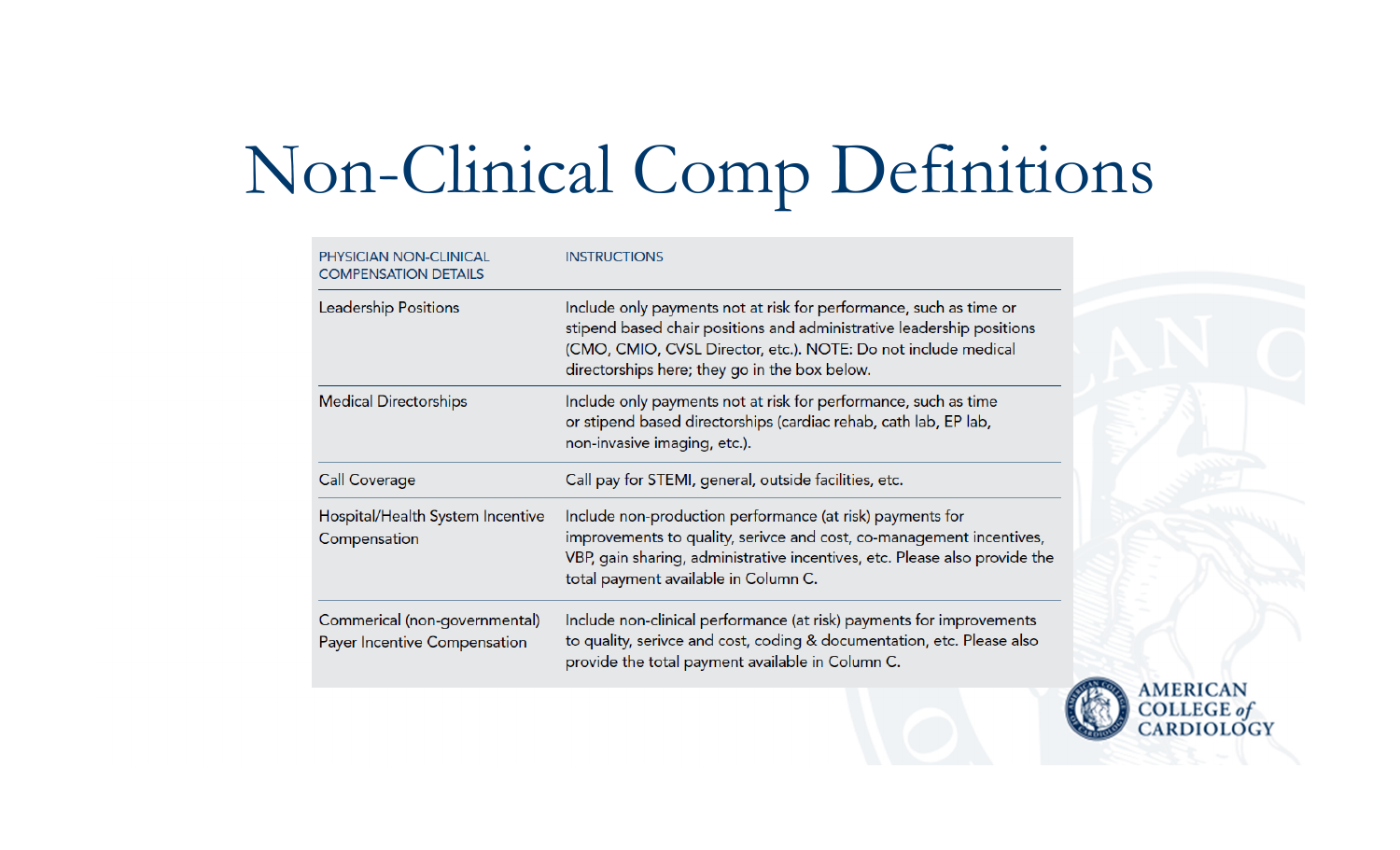### Incentives Aren't Slam Dunks

FIGURE 1g - Median Incentive **Achieved vs Available** 



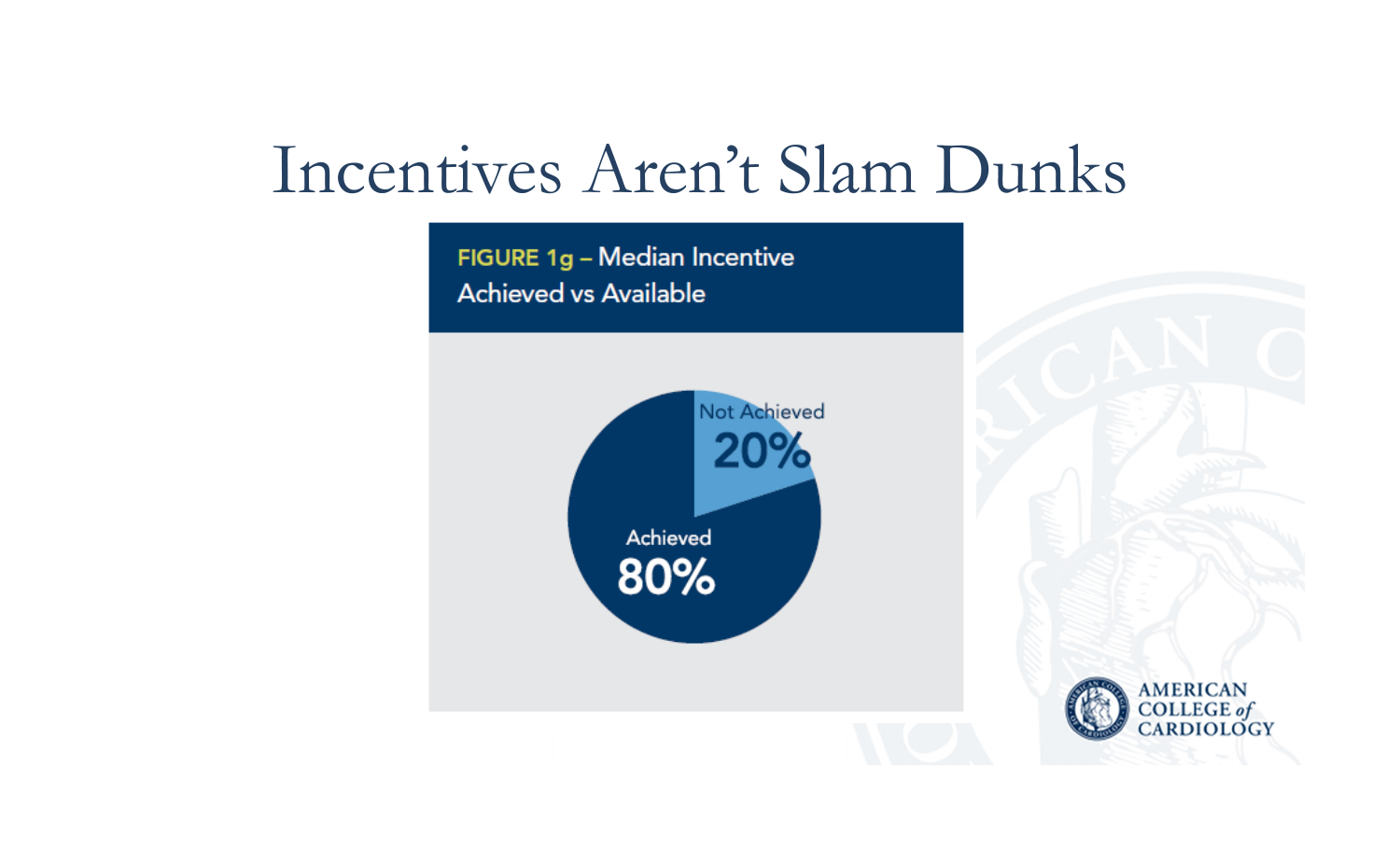### Business Side of the Negotiation

- $\bullet$ It's not as simple as the survey data!
- $\bullet$ Leverage matters
- $\bullet$  Reimbursement no longer rewards production alone
	- $\bullet$ Comp funding shouldn't either
- $\bullet$  APPs and Care Teams will play significant roles in the future
	- $\bullet$ Make sure incentives are aligned
- $\bullet$ Stay united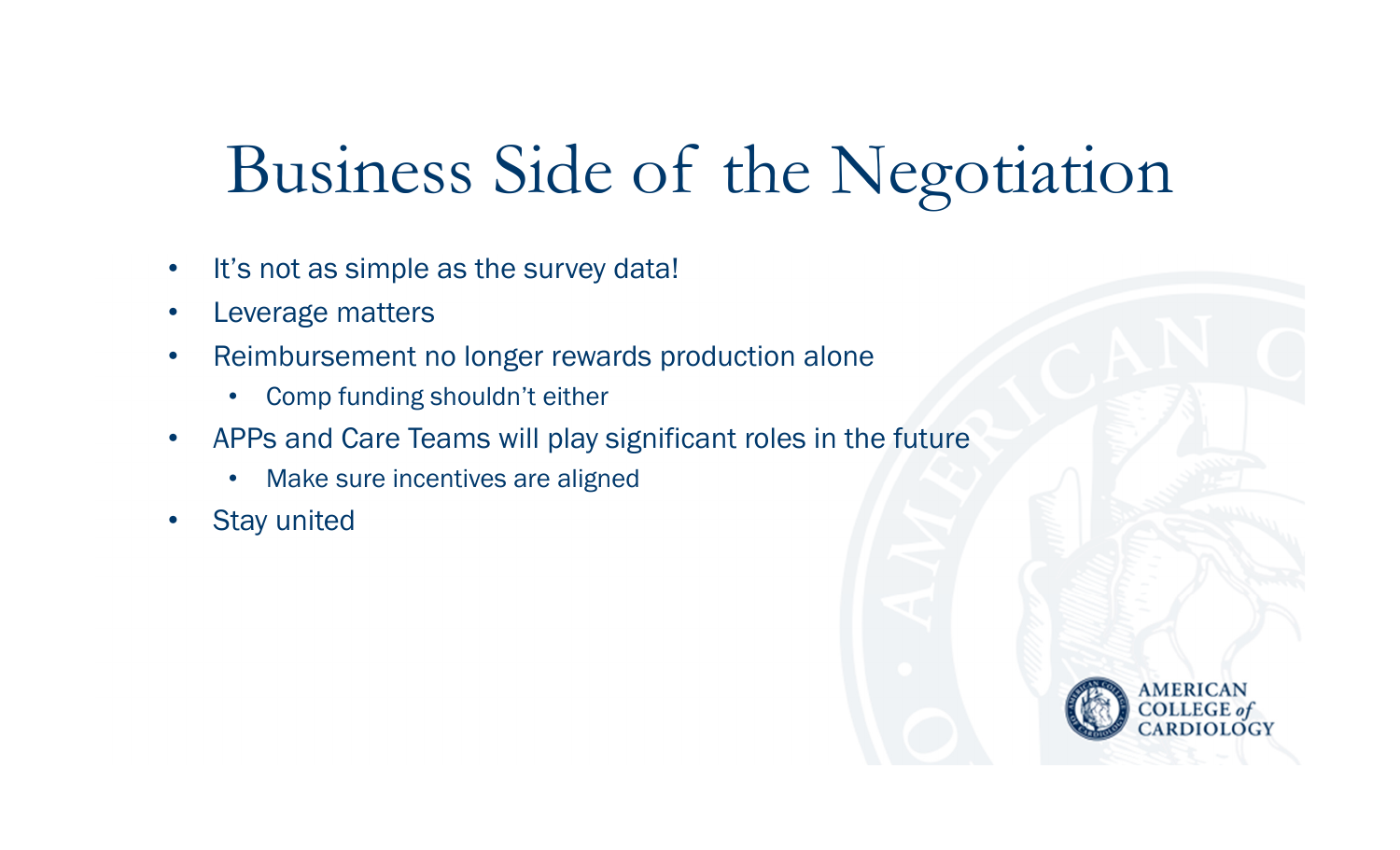#### Key Contract TermsDuties and Responsibilities

- •When Do I Work?
- $\bullet$ Where Do I Work?
- $\bullet$  Time commitment and compensation for administrative and supervision matters?
- $\bullet$ Moonlighting
- $\bullet$  Compliance with corporate and medical staff bylaws, rules and regulations, compliance plans, HIPAA policies
- •Assignment of patients

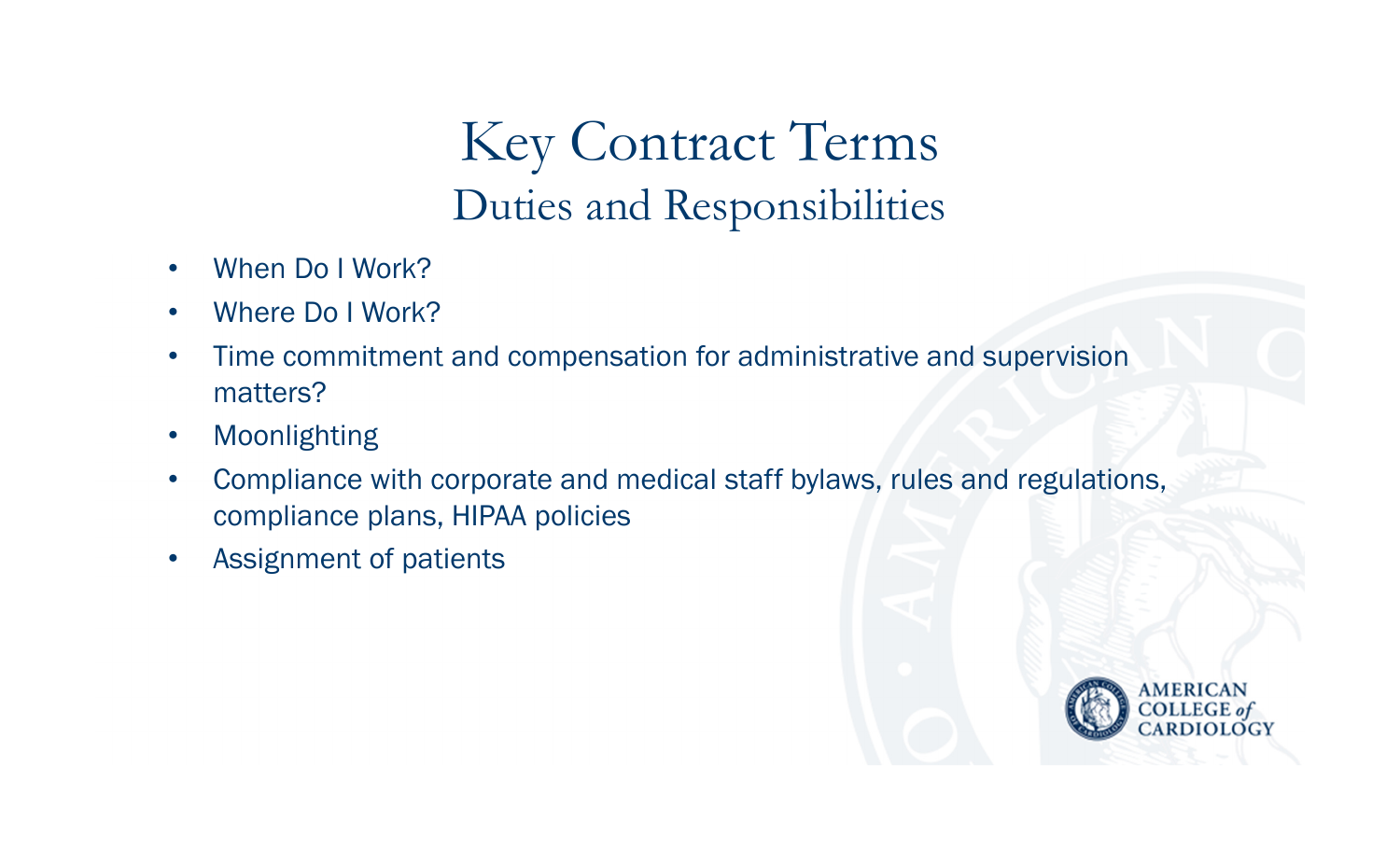#### Key Contract TermsBenefits

- $\bullet$ Relocation Expense
- $\bullet$ Signing Bonus
- Personal Insurance and Time Off •
	- $\bullet$  Health (single vs. family), life, disability and accident insurance; disability leave (length of time off, compensation, includes maternity leave?)
	- $\bullet$ Time off for vacation and sickness (scheduling, notice, priority, carryover)
	- •Time to attend CME
- Malpractice Insurance  $\bullet$ 
	- Difference between "occurrence" and "claims made" policy language•
	- •Tail coverage (who pays, relationship to termination clause)
- $\bullet$  Reimbursed Expenses
	- $\bullet$  Licensure and board fees, medical staff fees, office equipment, books/journals, cell phone/pager, parking, mileage or auto allowance
- • Retirement
	- •Eligibility, types of plans, employer match
	- •Deferred compensation
	- •Vesting

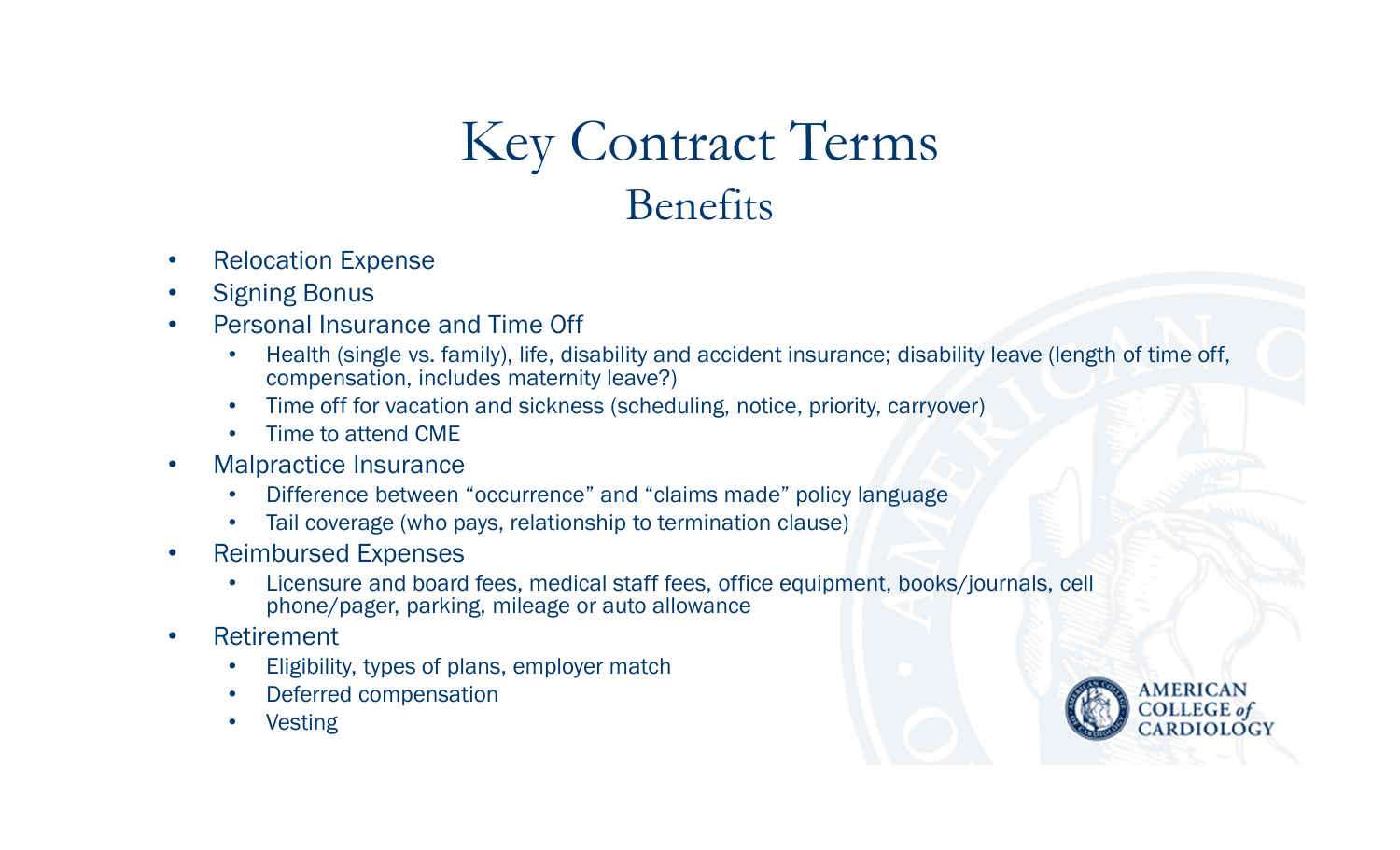#### Key Contract TermsPartnership/Career Development

- •Reaching shareholder, member, or partner status
- • If conversations occur in offer state, physician should obtain documentation in a final written agreement
- •Typically, a physician must be an employee for 2 years before becoming eligible
- $\bullet$  How much does it cost?
	- •Valuation: book, fair market, set values
	- $\bullet$ Hard vs. soft buy-in
	- $\bullet$ Does it require buying in to related entities, such as real estate holding companies?
- • Agreement should specify criteria for determining partnership and methods used to determine purchase price of equity interest

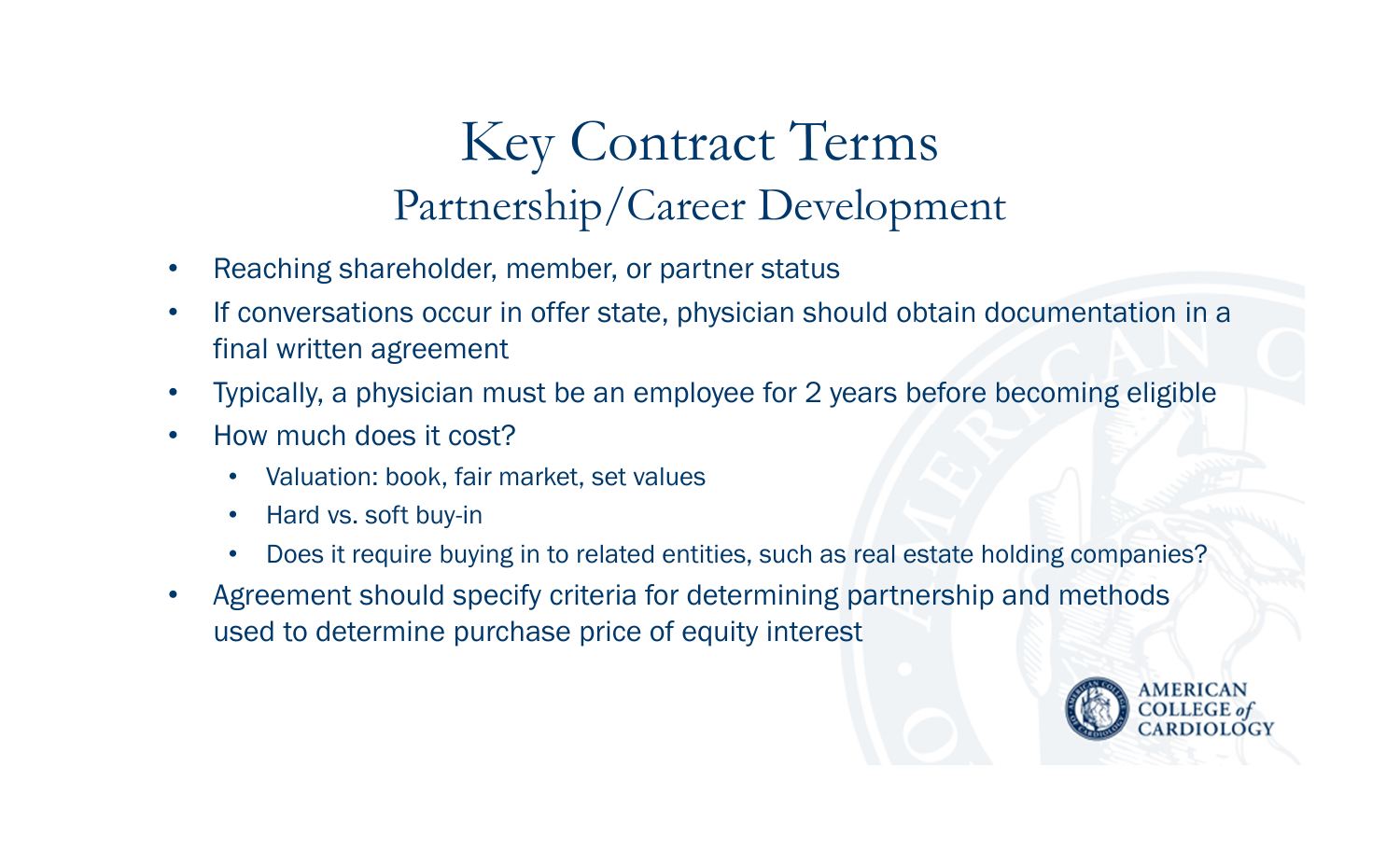#### Key Contract TermsMiscellaneous

- • Non-Solicitation Clause
	- • Typically prohibits physician from soliciting or attempting to solicit any patient of the employer that the physician treated during the term of the agreement for a period of time following termination
- • Billing and Collections
	- • Employers typically require assignment of billing rights for professional services provided under the agreement
- $\bullet$  Medical Records
	- $\bullet$  Employer will likely retain ownership of records of patients treated pursuant to the agreement; physician obligated to submit complete and accurate records for all patient care services
- •Required participation in managed care contracts

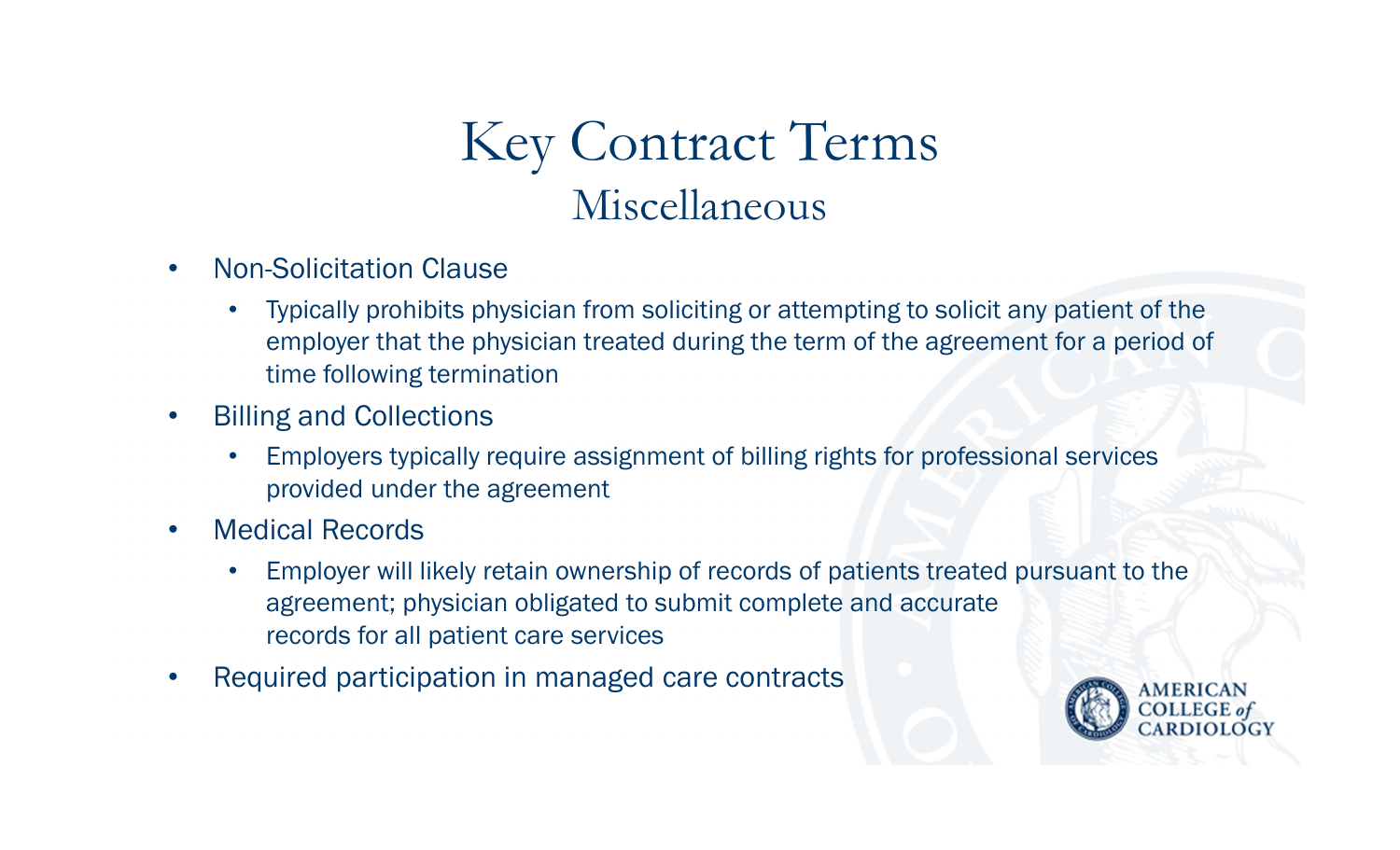

Jim Daniel**Attorney**  Hancock, Daniel, & Johnson, PC (866) 967-9604jdaniel@hancockdaniel.com

Chad A. Hoyt, MD, FACC<br>Executive Medical Director<br>Centra Heart & Vascular Center<br>434-200-5252<br>Chad.Hoyt@Centrahealth.com Centra Heart & Vascular Center 434-200-5252Chad.Hoyt@Centrahealth.com